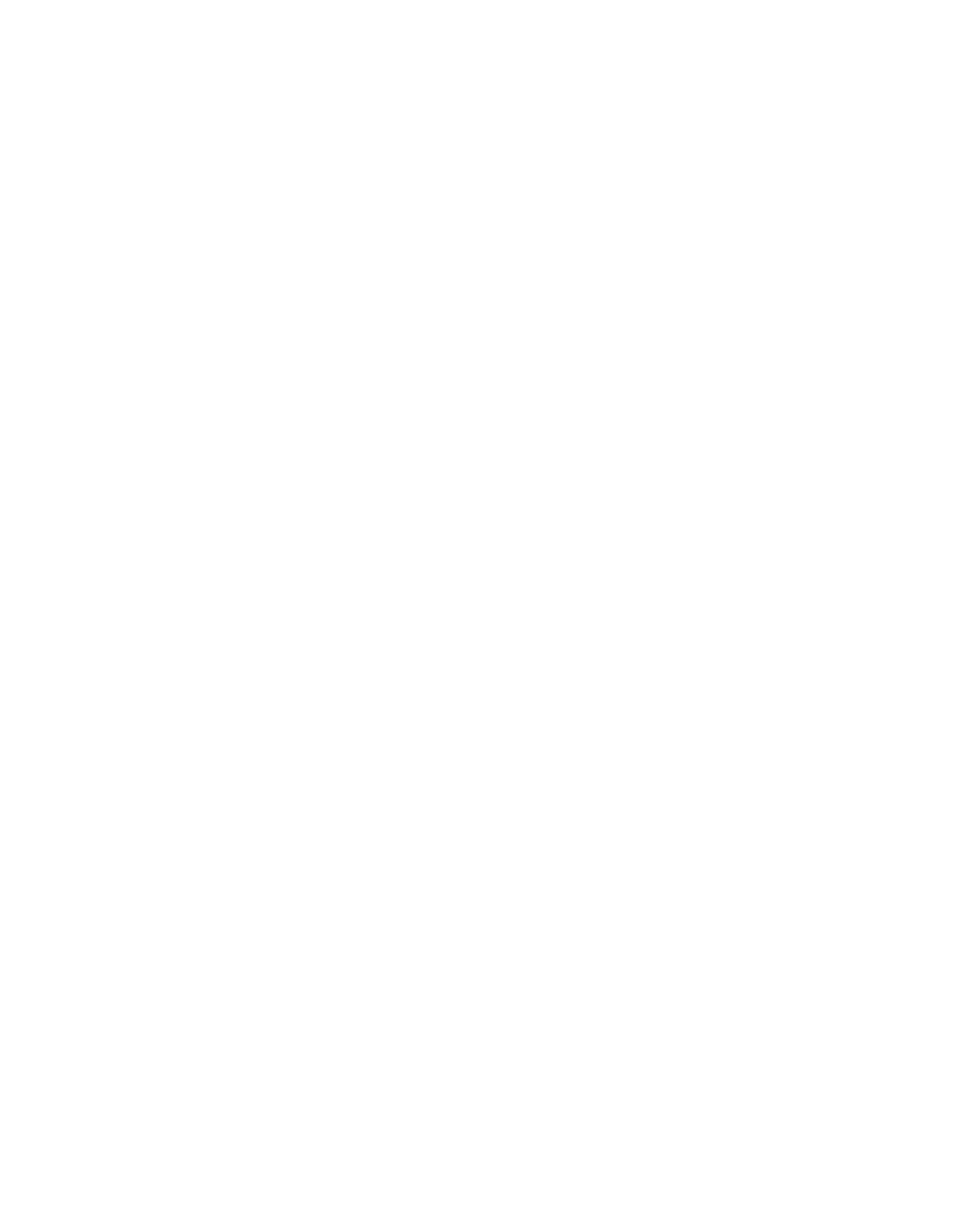

### **ADB Economics Working Paper Series No. 237**

# **Private Sector Participation and Performance of Urban Water Utilities in the People's Republic of China**

**Yi Jiang and Xiaoting Zheng** December 2010

Yi Jiang is Economist in the Economic Analysis and Operations Support Division, Economics and Research Department, Asian Development Bank; Xiaoting Zheng is Research Fellow in the Institute of Industrial Economics, Jinan University. The authors thank Hao Zhang for answering many questions regarding the urban water sector in the People's Republic of China, and Xiaorong Liao for collecting data from the *China City Statistical Yearbooks*. The authors accept responsibility for any errors in the paper.

# **Asian Development Bank**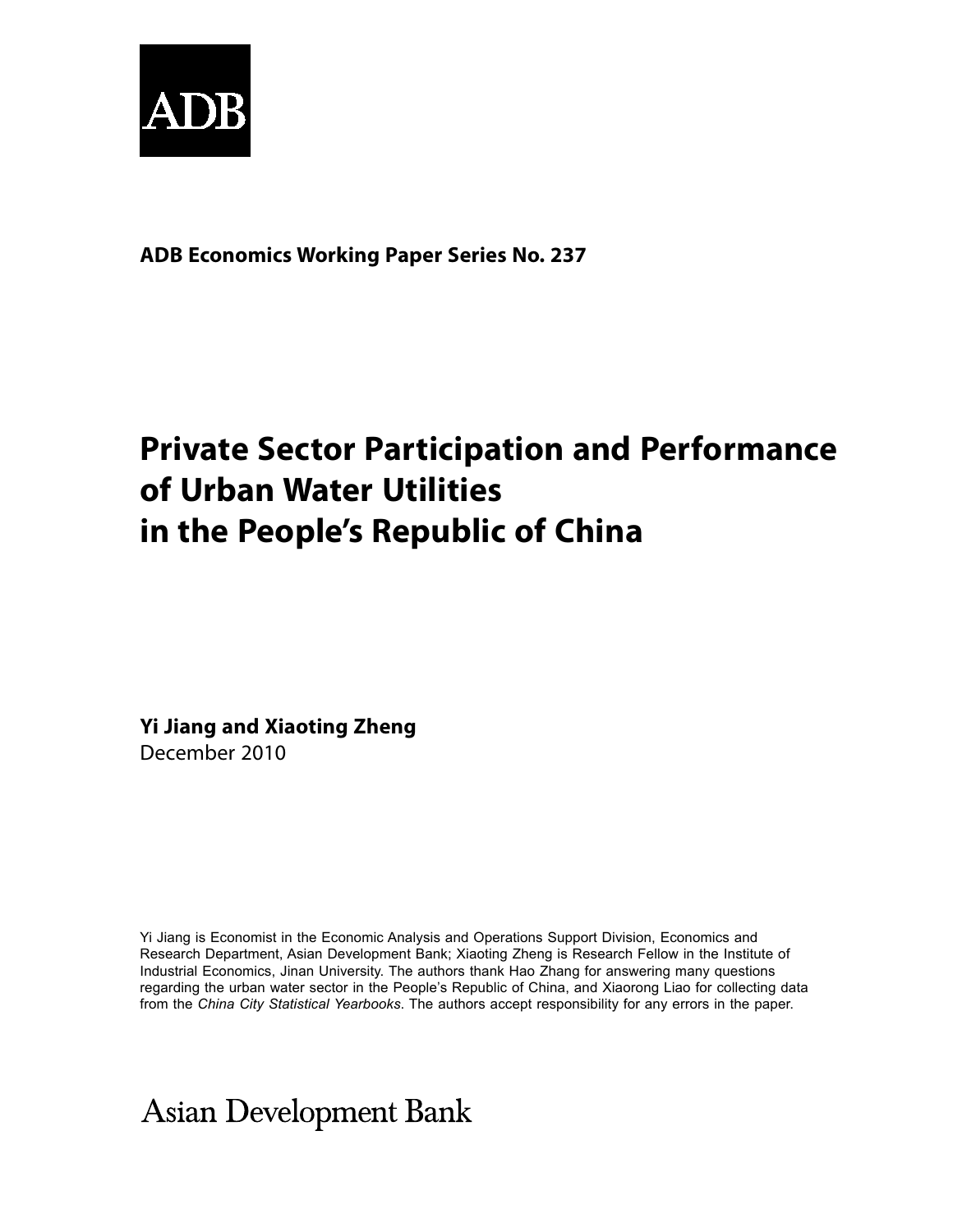Asian Development Bank 6 ADB Avenue, Mandaluyong City 1550 Metro Manila, Philippines www.adb.org/economics

©2010 by Asian Development Bank December 2010 ISSN 1655-5252 Publication Stock No. WPS112903

The views expressed in this paper are those of the author(s) and do not necessarily reflect the views or policies of the Asian Development Bank.

The ADB Economics Working Paper Series is a forum for stimulating discussion and eliciting feedback on ongoing and recently completed research and policy studies undertaken by the Asian Development Bank (ADB) staff, consultants, or resource persons. The series deals with key economic and development problems, particularly those facing the Asia and Pacific region; as well as conceptual, analytical, or methodological issues relating to project/program economic analysis, and statistical data and measurement. The series aims to enhance the knowledge on Asia's development and policy challenges; strengthen analytical rigor and quality of ADB's country partnership strategies, and its subregional and country operations; and improve the quality and availability of statistical data and development indicators for monitoring development effectiveness.

The ADB Economics Working Paper Series is a quick-disseminating, informal publication whose titles could subsequently be revised for publication as articles in professional journals or chapters in books. The series is maintained by the Economics and Research Department.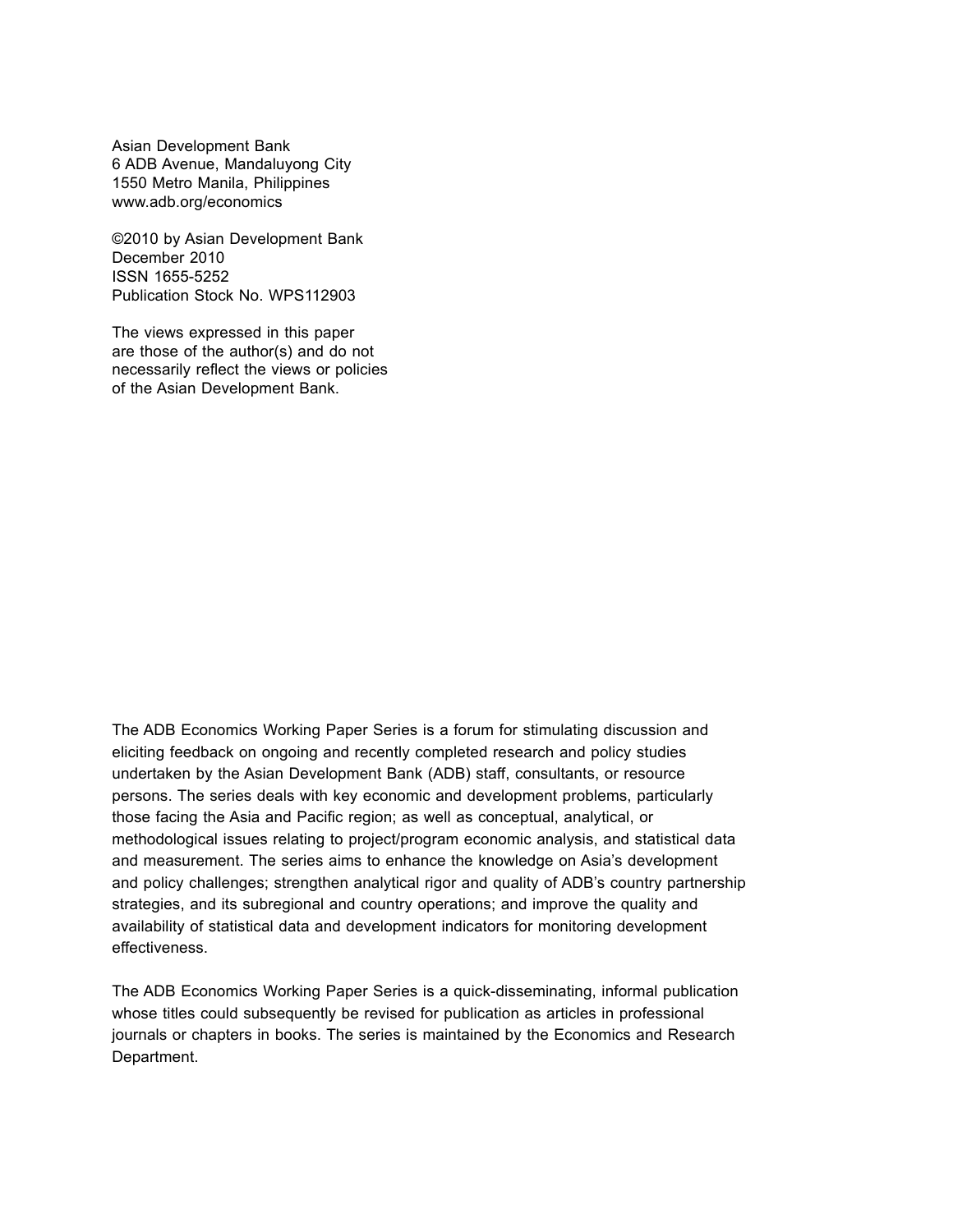### **Contents**

| Abstract |               |                                                                                                                | v              |
|----------|---------------|----------------------------------------------------------------------------------------------------------------|----------------|
| I.       |               | Introduction                                                                                                   | 1              |
| Ш.       |               | <b>Literature Review</b>                                                                                       | $\overline{2}$ |
| III.     |               | Data and Variables                                                                                             | 5              |
| IV.      |               | Private Sector Participation in Urban Water Utilities and Its Drivers                                          | 8              |
|          | Α.<br>Β.      | <b>Background and Overview</b><br>Drivers of Private Sector Participation in Urban Water Utilities             | 8<br>13        |
| V.       |               | <b>Econometric Models</b>                                                                                      | 17             |
| VI.      |               | Impact of Private Sector Participation on Water Utility Performance                                            | 18             |
|          | $A_{1}$<br>В. | <b>Effects of General Private Sector Participation</b><br>Differential Effects of PSP in Majority and Minority | 18<br>23       |
| VII.     |               | Conclusions                                                                                                    | 25             |
|          |               | Appendix: Variable Definitions                                                                                 | 27             |
|          | References    |                                                                                                                | 28             |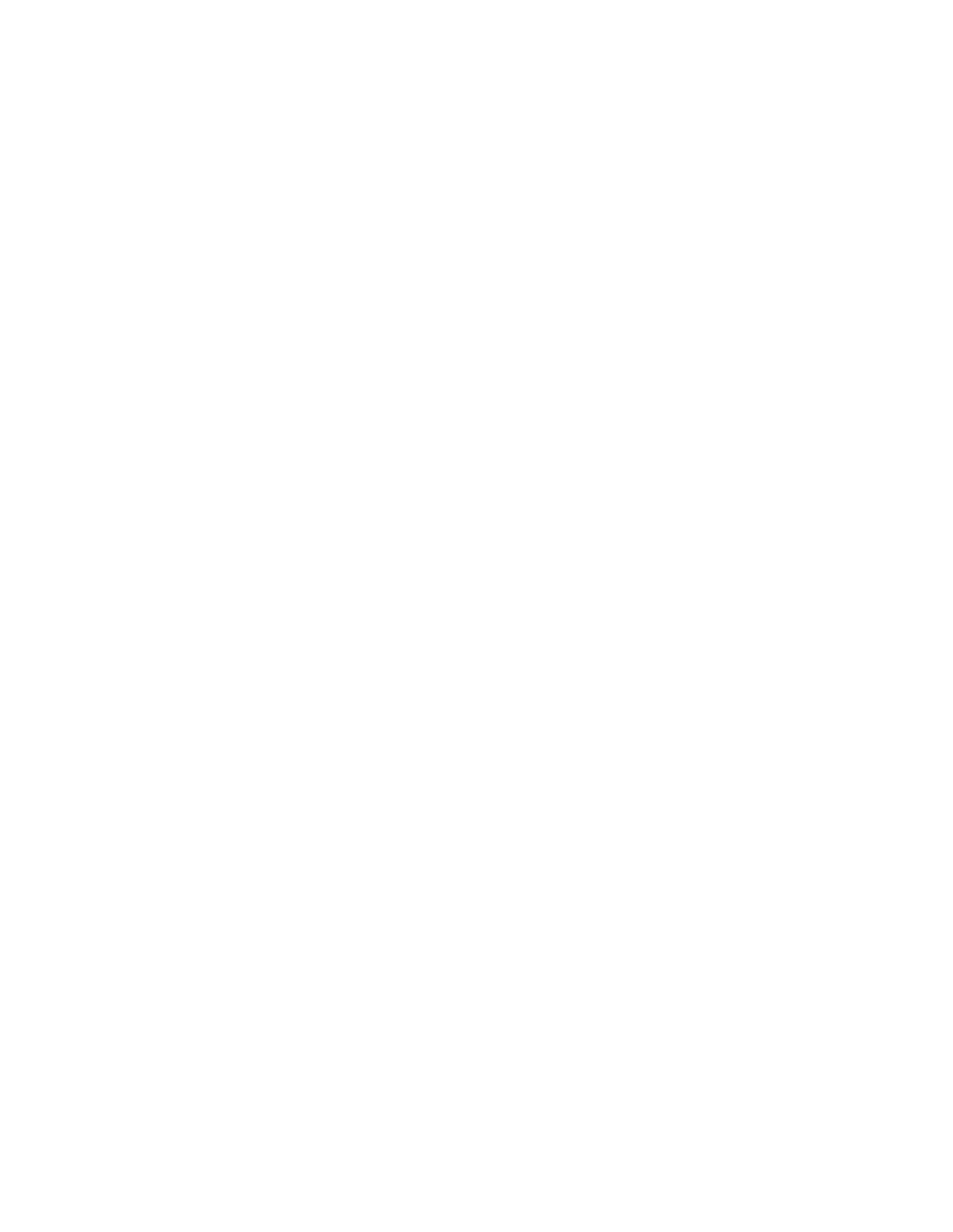### <span id="page-6-0"></span>**Abstract**

In the early 1990s, the People's Republic of China opened its urban water sector to nonstate capital to help meet increasing urban water demand under severe water resource constraints. By 2007, more than 30% of urban water utilities had attracted private sector participation (PSP). To understand the factors that drive PSP in urban water supply, and to answer the key policy questions whether PSP has boosted investment and improved the efficiency in water supply, we assembled and analyzed a unique dataset consisting of more than 200 urban water utilities covering 1998–2007. Our estimations indicate that, except for the utility's profitability and urban road infrastructure in the prior year, the characteristics of the utility or city were not strong drivers of PSP. One interpretation is that private investors participating in this newly opened sector were less concerned with short-term factors. For utility performance, we find that PSP has reduced employment, has lowered managerial expenses relative to sales revenues, and has increased profitability significantly, in both the economic and statistical sense. PSP has positively affected utilities in other ways, although the estimates are not statistically significant. Further analysis indicates that most of the changes occurred in utilities with private shareholders in the majority rather than the minority.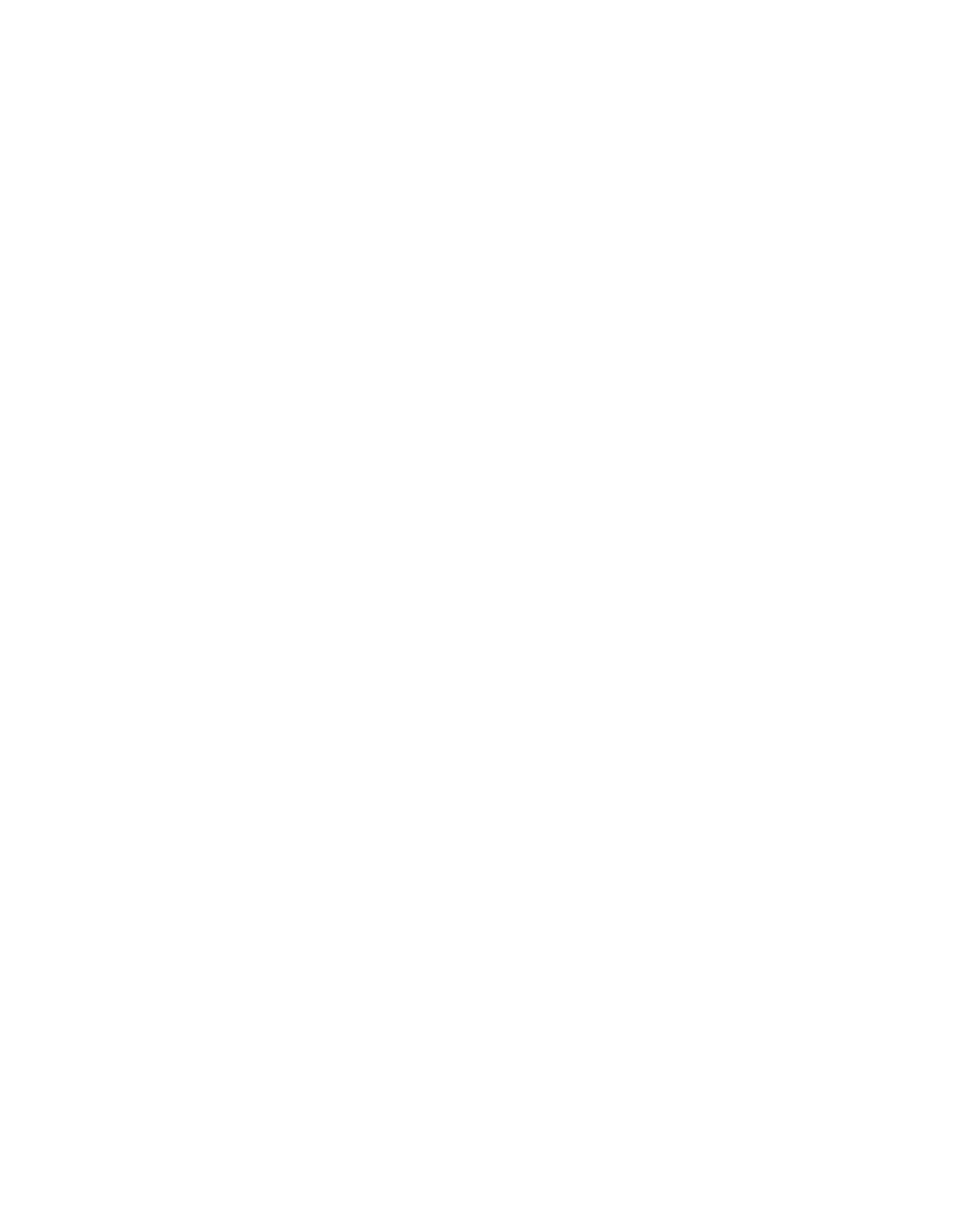## <span id="page-8-0"></span>**I. Introduction**

Water shortages, aggravated by extensive water pollution, could seriously challenge the People's Republic of China's (PRC) sustainable growth in the next few decades. Estimates in 2007 put the country's per capita water availability at 2,156 cubic meters  $(m<sup>3</sup>)$  per year, just a quarter of the world average. Degradation of water quality in most water bodies has lowered supply even as demand grows. Given this serious water resource constraint, urbanization in the PRC, which has been rapid in the past 30 years, is only expected to speed up in the next 10 years. By 2020, city dwellers are expected to number 900 million, up from 550 million in 2005. Ensuring an adequate urban water supply is therefore a formidable task. Water supply capacity needs to be continuously enhanced and the quality of water services must be improved, calling for significantly greater investment in the urban water sector and considerable efficiency improvement in water utilities.

As in many other countries, urban water utilities were traditionally owned and run by local governments in the PRC, with fiscal transfers the major source of investment. Utility managers are appointed by the government and report to supervising government officials. Consequently, investment in water services often lags urban development in many cities, and water utilities generally lack incentives to lower costs and improve operational efficiency. A recent report suggests that a quarter of water utilities in the PRC are unable to provide adequate water pressure to more than 40% of their service area, and leakage rates (water loss per kilometer of pipeline) are extraordinarily high (World Bank 2009).

Encouraging participation of the private sector in urban water supply to address these issues has been considered an effective solution since the early 1990s. The PRC opened its urban water sector to private investors on a pilot basis in 1992, officially allowing private entry on a nationwide basis in 2002. The reform stimulated considerable private interest and participation. According to the data assembled for this study, one third of 208 urban water utilities across the country had private shareholders by 2007. Private investors hold major ownership in two thirds of these utilities. But until now, no systematic evidence has been produced to assess the impact of this dramatic change. This study aims to fill the gap.

We assembled panel data from water utilities in nearly 200 cities in the PRC from 1998 to 2007. We first examined what factors at the utility and city levels drive private sector participation (PSP) in water supply services. This is important not only for correctly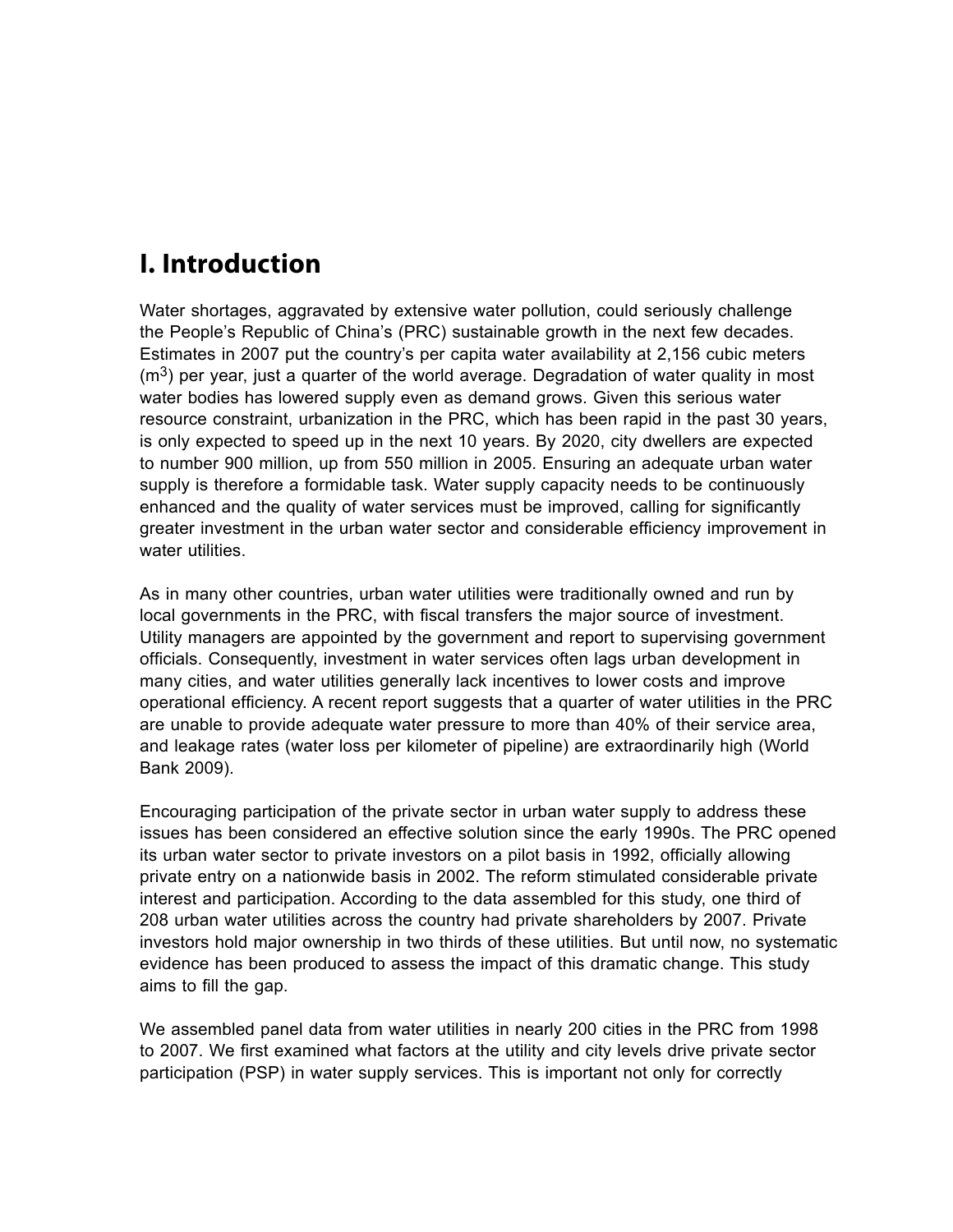<span id="page-9-0"></span>measuring the impact of PSP, but is also of interest to the public and policy makers. The study focuses on the effects of PSP on water utility performance measured in various aspects, including inputs and outputs, financial performance, and efficiency. We use temporal and geographical variations in PSP, controlling for utility and city-lagged variables, to identify and estimate PSP effects on the performance indicators. We also explore the differing effects of PSP on utilities under a majority private shareholding (PSP-major) and a minority (PSP-minor).

There is a sizable body of empirical literature on privatization<sup>1</sup> in noncompetitive industries in both developed and developing economies. Most studies on water sector privatization in developing economies employ cross-country data, one issue of which is that a great deal of heterogeneity is usually unobservable to the researchers. The legal, institutional, and cultural contexts in which water utilities operate are much more distinct across countries than cities within a country. The economic and political motivations for privatization can also differ markedly from country to country. Without taking these factors into account, the estimation of the impact of PSP on water services is essentially spurious. This paper contributes to the literature by presenting evidence based on a large, longitudinal, within-country sample. The results are purged of confounding effects caused by country-specific heterogeneity and, hence, should be more reliable.

The remainder of the paper is organized as follows. Section II briefly reviews the literature on water services privatization. Section III describes the data used for the analysis. Section IV provides an overview of PSP in urban water utilities in the PRC and investigates the drivers of PSP. The econometric models for PSP impact assessment are introduced in Section V. Section VI presents estimates of the effects of general PSP, as well as PSP-major and PSP-minor, on water utility performance. Section VII concludes with policy implications and future work.

### **II. Literature Review**

While letting the private sector play a major role in competitive sectors where the market functions well is widely accepted by economists and policy makers, there is still notable resistance to private participation in sectors such as water supply and power generation and distribution, where the provision of goods or services is primarily seen as a government responsibility. The underlying reasoning is that market failure involving externality, natural monopolies, etc. in these sectors prevents private firms from providing socially optimal goods or services. Nevertheless, Shleifer (1998) argues compellingly

<sup>1</sup> The definition of privatization is not always clear-cut in the literature. In monopoly sectors, private investors normally obtain full or partial ownership of the firm. Therefore, privatization in the water sector may refer both to cases where state capital withdraws completely or exists alongside private capital. We use privatization and private sector participation interchangeably in this paper.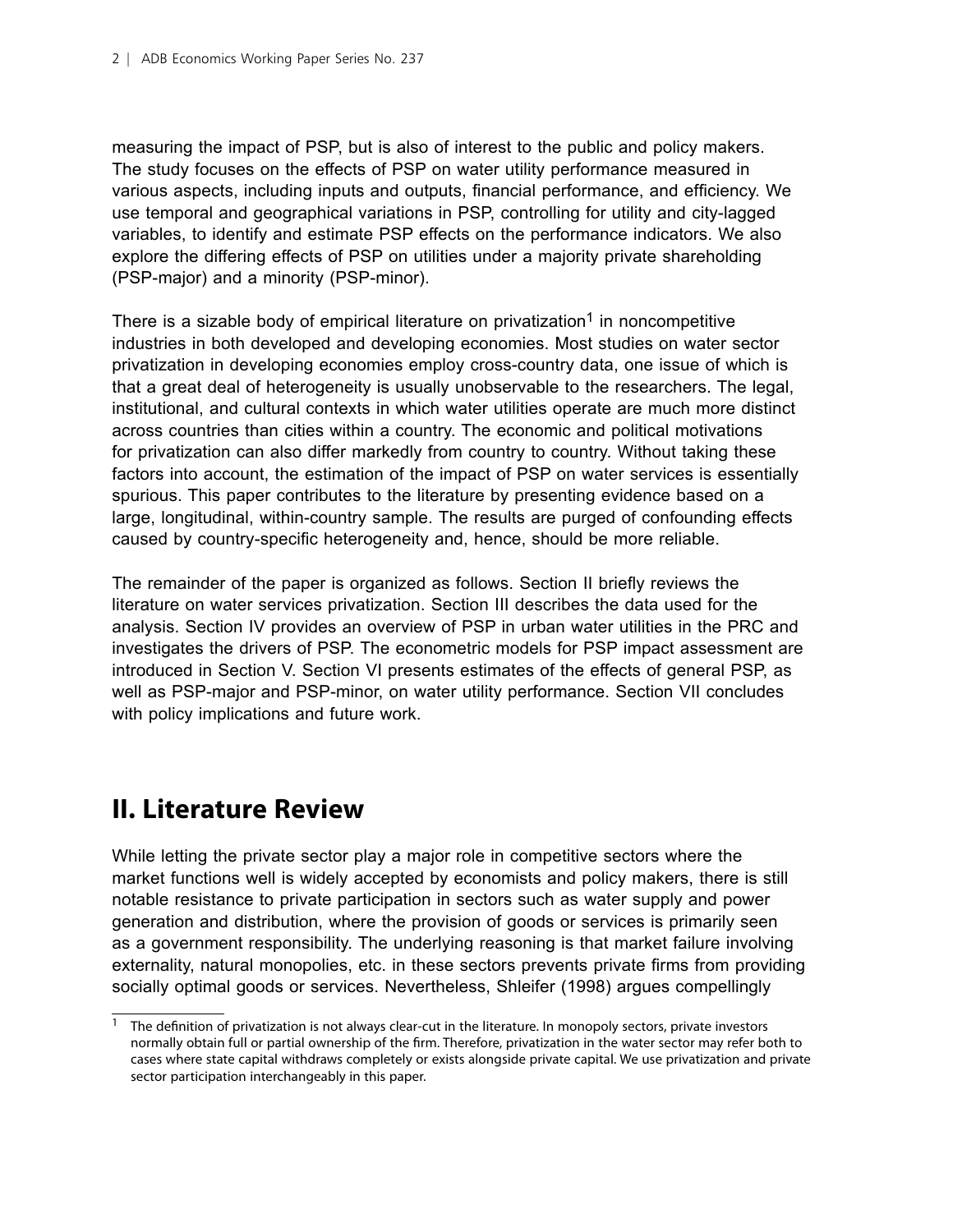that government-owned firms are not the appropriate solution even in the presence of market failure.

Shleifer contends that given a benevolent government, if products can be perfectly described in the contract or regulation, such as the number of water connections or water cleanliness, there is no difference between public and private provision. If some desired quality is noncontractible, the choice of public versus private provision depends on relative incentives to invest in cost reduction and quality improvement. In many cases, private firms demonstrate a stronger tendency to deliver the same, or even superior, quality of goods at lower cost than public firms. For a nonbenevolent government pursuing its own interests or those of a special interest group over the public's, the argument for government ownership is further undermined. In this case, eliminating political distortions to resource allocation is the crucial reason for privatization in the first place.

Megginson and Netter (2001) provide a comprehensive survey of the empirical literature on privatization. Parker and Kirkpatrick (2005) and Estrin, Hanousek, Kocenda, and Svejnar (2009) focus their reviews on the effects of privatization on economic performance in developing and transition economies, respectively. Although the general finding is favorable to privatization, its impact is more diverse in transition and developing economies than in developed economies. Evidence also suggests that the effectiveness of privatization in noncompetitive markets in improving economic performance is ambiguous. Parker and Kirkpatrick (2005) argue that the institutional requirements that ensure privatized monopolies perform well—an effective system of state regulation and supporting governance structures—are likely to be missing in many developing countries.

A growing number of studies look specifically at privatization in water services in both developed and developing countries. Bhattacharyya, Parker, and Raffiee (1994) estimated a generalized variable cost function with cross-sectional data from 225 public and 32 private water utilities in the United States. The results showed that the public water utilities were more efficient than private utilities on average, but were more widely dispersed between best and worst practices. Saal and Parker (2001) compared the productivity, price, and financial performance of each water and sewerage company in England and Wales before and after privatization. They found that after privatization, labor productivity increased due to substantial reductions in labor usage, while total factor productivity (TFP) growth across the industry did not improve relative to the preprivatization period. They attributed the increase in profitability since privatization largely to increases in output prices outstripping increases in input costs. However, it was hard for the authors to completely disentangle the impact of privatization from that of the new regulatory regime implemented right after sector privatization in 1989.

Studies focused on developing economies rely mostly on cross-country data. Estache and Rossi (2002) analyzed survey data collected by the Asian Development Bank in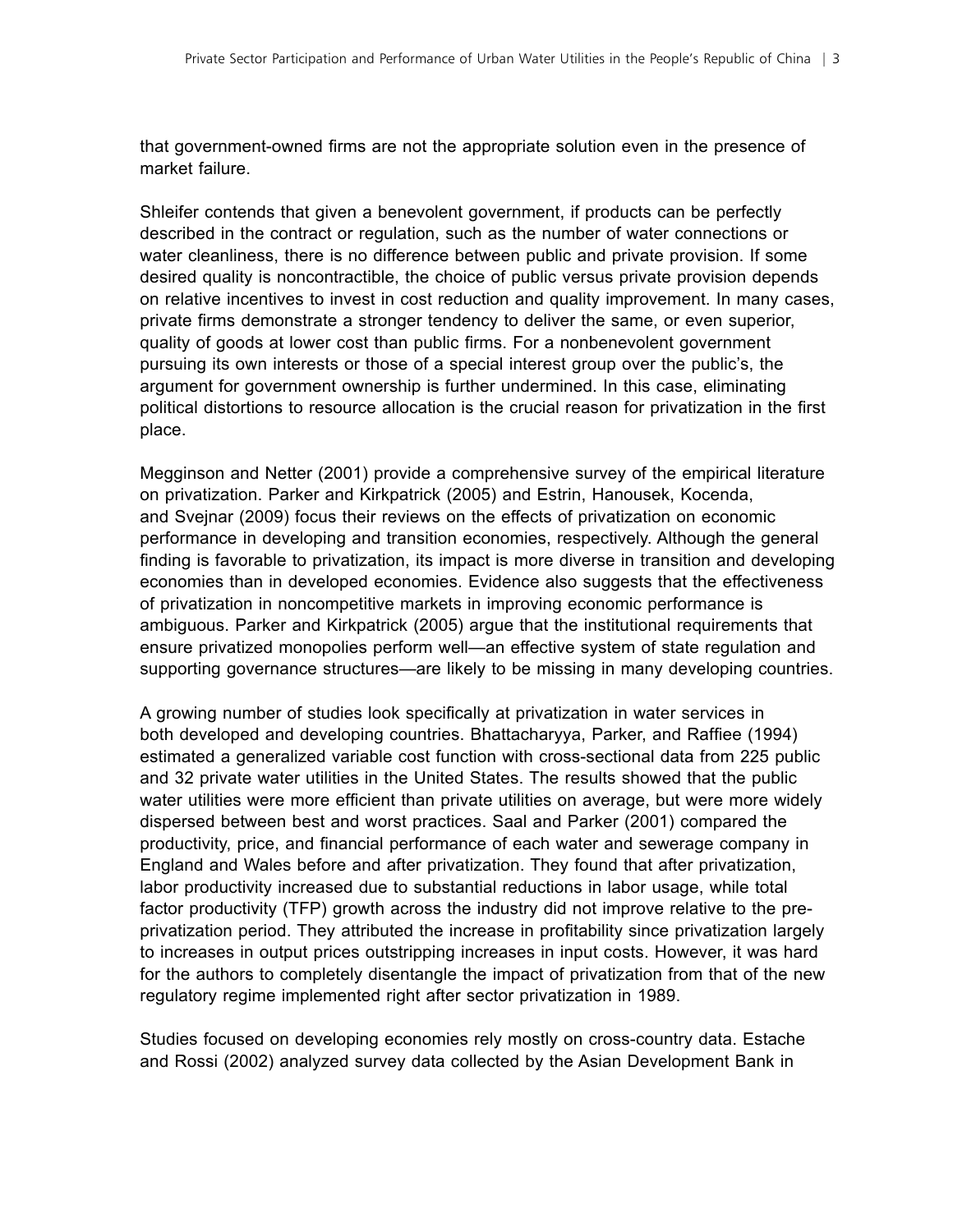1995 on 50 water enterprises (22 involving PSP in some form) in 29 countries in the Asia and Pacific region. Adopting the stochastic cost frontier technique and applying error components and technical efficiency effects models, the authors found no significant efficiency differences between the private and state water enterprises. Estache and Kouassi (2002) used unbalanced panel data from 21 African water utilities during 1995–1997 to estimate a production function and applied Tobit modeling to relate the resulting inefficiency scores to governance and ownership variables. The study found that private ownership was associated with a lower inefficiency score. However, only three firms in the sample had any private capital, and levels of corruption and governance were far more important than the ownership variable in explaining efficiency differences between firms.

While earlier studies suffer from small samples, more recent studies were able to employ larger samples as more data became available. Kirkpatrick, Parker, and Zhang (2006) conducted a cross-sectional analysis based on 110 water utilities in Africa, among which 14 utilities reported private sector involvement. While the data envelopment analysis results pointed tentatively to private sector superiority, the stochastic cost frontier analysis showed that cost performance at state-owned utilities was better, though statistically insignificant. More recently, Gassner, Popov, and Pushak (2009) examined 977 water utilities in 48 countries from 1980 to 2005 using econometric techniques of differencein-differences combined with matching. The results showed that PSP in water services led to increases in residential connections, connections per workers, and water sold per worker and a decline in employment. But the authors found no evidence of an increase in investment or retail tariffs following PSP.

As some authors point out, the selection problem makes estimation of the causal impacts of privatization on economic performance more difficult. If governments turned to private capital for the worse-performing water utilities, simple regression estimation would find privatization ineffective. On the other hand, if private investors choose to invest only in those utilities performing better or having brighter prospects, positive estimates of the effects of privatization are not necessarily evidence of the superiority of private ownership. The selection problem is exacerbated in the presence of unobservable sample heterogeneity. As stated, most empirical work on water sector privatization in developing economies has used cross-country data. Nevertheless, the factors that lead to privatization and affect utility performance vary greatly across countries, many of which are not observable to researchers. Extra caution may therefore be needed in interpreting cross-country results.

Galiani, Gertler, and Schargrodsky (2005) based their analysis on a large sample of cities from a single developing country—Argentina. Instead of water utility performance, however, the paper focused on the impact of the privatization of water services on child mortality. First, the authors showed that the decision to privatize was uncorrelated with economic shocks, a baseline mortality rate, or with lagged changes to mortality. The study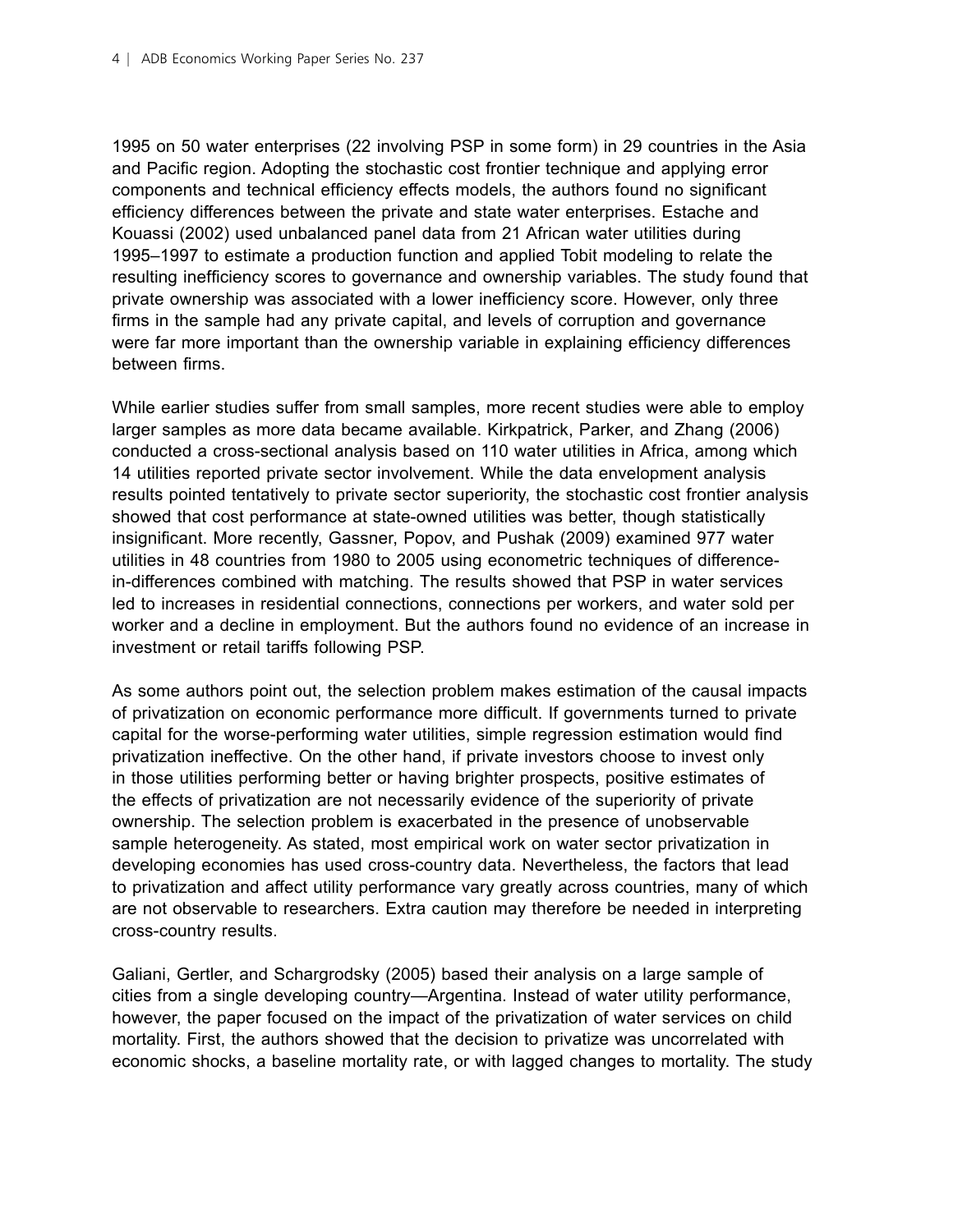<span id="page-12-0"></span>found that child mortality fell 8% in municipalities that privatized their water services, with the effect biggest in the poorest areas. The authors argued that one of the pathways was that privatization expanded access to water services. Galiani et al. (2005) and Estache, Gomez-Lobo, and Leipziger (2003) presented some supporting evidence in case studies of Buenos Aires and Bolivia, respectively.

### **III. Data and Variables**

The main data used in the current study come from Annual Industrial Firm Surveys from 1998 to 2007 conducted by the National Bureau of Statistics (NBS). The annual survey covers all registered industrial firms that are either state-owned or nonstate-owned, with sales above 5 million yuan (CNY). It includes 39 two-digit industries and more than 600 four-digit industries from three big categories—mining, manufacturing, and public utilities. There are three four-digit industries related to water industry—water production and supply (4610); wastewater treatment and reuse (4620); and other water treatment, utilization, and distribution (4690). This study focuses on water production and supply firms with an industry code equal to  $4610<sup>2</sup>$  Since urban water utilities servicing large populations are our primary interest, we further restrict the samples to large or mediumsized water utilities in prefecture-level cities rather than small ones in counties or towns. $3$ 

The surveys provide basic information about the firms, such as firm identification (ID), name, location, etc., with which we construct a panel of water utilities. Since a water utility in a city is generally characterized as a natural monopoly, entry and exit are much less likely to occur in water utilities than in manufacturing firms. Hence, a balanced panel should be available from the survey data. When firm ID is first used to track utilities, the panel is highly unbalanced. This is mainly because a number of water utilities changed their IDs over the period. Considering that a change in firm ownership is one of the main causes of ID change, we make substantial effort to match the same firms with different IDs. The criteria used for matching firms include firm name, size, address at the city district or county level, manager's name, etc. For instance, a firm ID is identified for 1998 through 2003. We locate all water utilities in the same city since 2004 and further narrowed it down to the one showing continuity in name, size, address, and/or manager's name. The latest firm ID is then assigned as the utility's unique identifier.

This matching process was effective in extending the panel to include an additional 60 water utilities, which were missing in the panel constructed with firm ID only. The final

<sup>&</sup>lt;sup>2</sup> The old industry code system before 2003 was taken into account in selecting relevant firms.

<sup>&</sup>lt;sup>3</sup> Utility size definition follows the official firm classification based on three parallel criteria—employment, assets, and sales revenue. A medium-sized firm has 300 or more employees, total assets above CNY40 million, and sales revenue exceeding CNY30 million. A large firm has employees over 2,000; total assets above CNY400 million; and sales revenue above CNY300 million.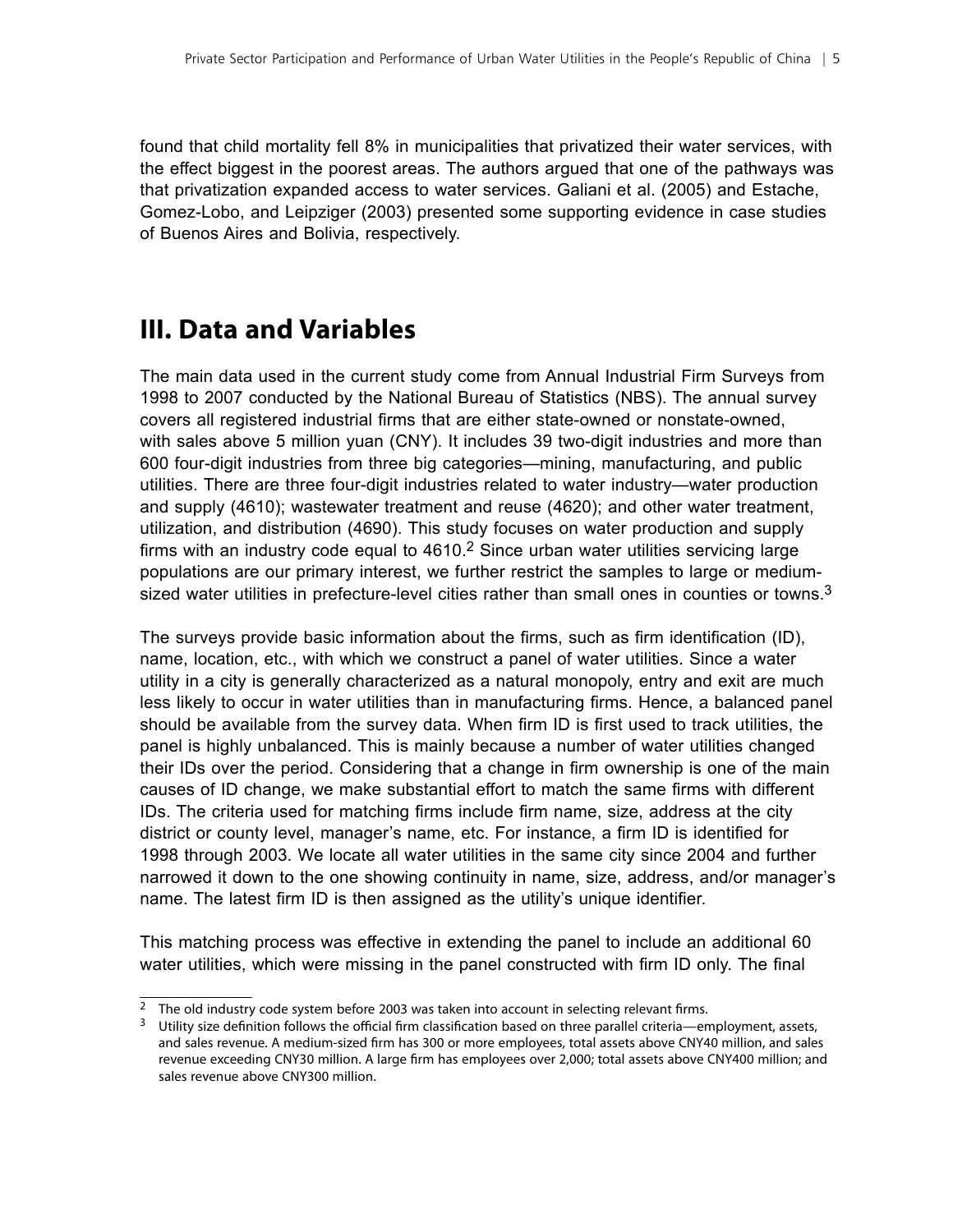data set includes an almost balanced panel<sup>4</sup> of 208 urban water utilities in 192 cities.<sup>5</sup> Among these, 188 cities, for which data were available, had a total population of more than 900 million, of which 300 million were living in cities' urban areas in 2007. The latter number may approximate the population serviced by utilities in the sample, although the firm data did not provide this information. Note that our sample covers cities, such as in Shanghai (Pudong district), Lanzhou, Kunming, Qingdao, Sanya, etc., which have received enormous media attention for being well-known cases of water utility ownership diversification.

The firm surveys collect detailed financial information about firms, based on which we classify utilities into different ownership types and construct performance indicators. First of all, a utility's capital sources are categorized and reported as

- (i) state
- (ii) collective
- (iii) legal entity
- (iv) individual
- (v) Hong Kong, China; Macau, China; or Taipei,China
- (vi) foreign<sup>6</sup>

Traditionally, public utilities were all owned by governments of different levels with capital from state or collective investments. For large urban public utilities, state rather than collective investment was the dominant capital source. Therefore, we define PSP in a water utility as having any capital contribution from nonstate sources.<sup>7</sup> Further, if the nonstate sources account for more than 50% of total capital, the utility is classified as PSP-majority, as opposed to PSP-minority where the state share is 50% or higher. This classification based on a utility's actual capital composition is superior to the notional

<sup>&</sup>lt;sup>4</sup> In a couple cases we could not find the same firms for the entire period but could tell that an ownership change was not the cause for the missing observation in that all basic characteristics of the utility did not change before and after the missing years. In another case, Shanghai Water Utility Company in 2000 was divided into a few independent water companies operated by respective city districts. The data indicates that this separation did not involve ownership changes (state-owned versus PSP) and therefore we followed the district water utilities from 2000.

<sup>&</sup>lt;sup>5</sup> Sample includes multiple urban water utilities in the four municipalities under the direct governance of the central government, i.e., Beijing, Chongqing, Shanghai, and Tianjin.

<sup>6</sup> Legal entity is a highly ambiguous term for defining capital source. It could be a firm owned by another state enterprise, private firms, or a mix of them. Provided that these investors are profit-driven and have goals and means common with the private investors, they are generally regarded as nonstate capital sources.

<sup>&</sup>lt;sup>7</sup> The collective firms may be more similar to other types of ownership than to state-owned firms in terms of accountability and decision making. However, in a robustness check, we define PSP firms alternatively as those with any capital investment from nonstate and noncollective sources.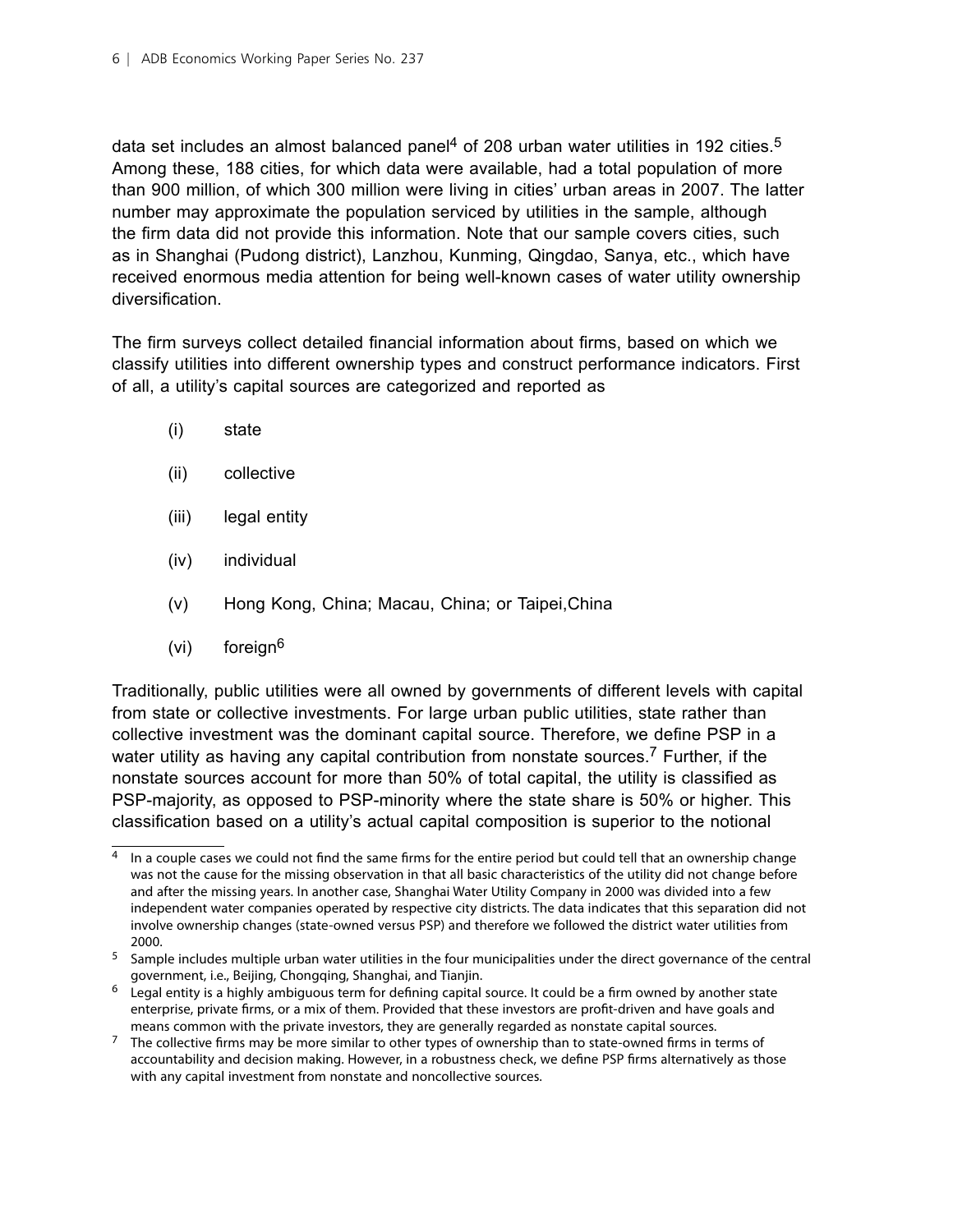ownership defined by a firm's registration type, according to Dollar and Wei (2007). They found that in about 15% of firms in their survey the registration type did not match their actual ownership.

This study examines water utility performance in response to PSP. We develop 12 indicators to assess utility performance in three aspects. First, we look at how PSP affects utilities' inputs and outputs, as measured by investments, (logarithm of) total employment, (logarithm of) gross sales revenues, and (logarithm of) value added. Second, we examine the indicators for a utility's financial performance and profitability. Specifically, they are ratios of liability to assets, managerial expenses to sales, financial expenses to sales, profits to sales, taxes paid to sales, and subsidies to sales. Finally, we explore whether PSP improves utility efficiency in terms of average revenue product of labor and TFP. Province–year specific deflators are applied wherever appropriate to obtain 1998 constant values.

To compare TFP across firms within the same industry, we follow Caves, Christensen, and Diewert (1982) to calculate the logarithm of TFP of water utility *i* in year *t* as

$$
\ln TFP_{it} = \left(\ln VA_{it} - \overline{\ln VA}_{t}\right) - s_{it}^{*}\left(\ln L_{it} - \overline{\ln L}_{t}\right) - (1 - s_{it}^{*})\left(\ln K_{it} - \overline{\ln K}_{t}\right),\tag{1}
$$

where *TFP*, *VA*, *L*, and *K* stand for TFP, value added, employment, and fixed capital, respectively;  $\overline{\mathsf{p}_k}$ ,  $X = VA, L, K$ , equals industry average of logarithm of variable X in year *t*; and  $s_{it}^* = (s_{it} + \overline{s}_t)/2$  with  $s_{it}$  being share of wage bill in value added of individual utility and  $\bar{s}$  being industry average of wage bill shares. This specification is flexible enough to allow heterogeneity in technology across utilities and time.

Finally, we assemble a rich set of city information from *China City Statistical Yearbooks* 1999–2008 (National Bureau of Statistics, various years) and merge them with the water utility panel. These city-level variables are used to explain the choices of cities in diversifying their water supply companies, as well as to control for additional variations in utility performance. The Appendix provides definitions of all dependent and explanatory variables.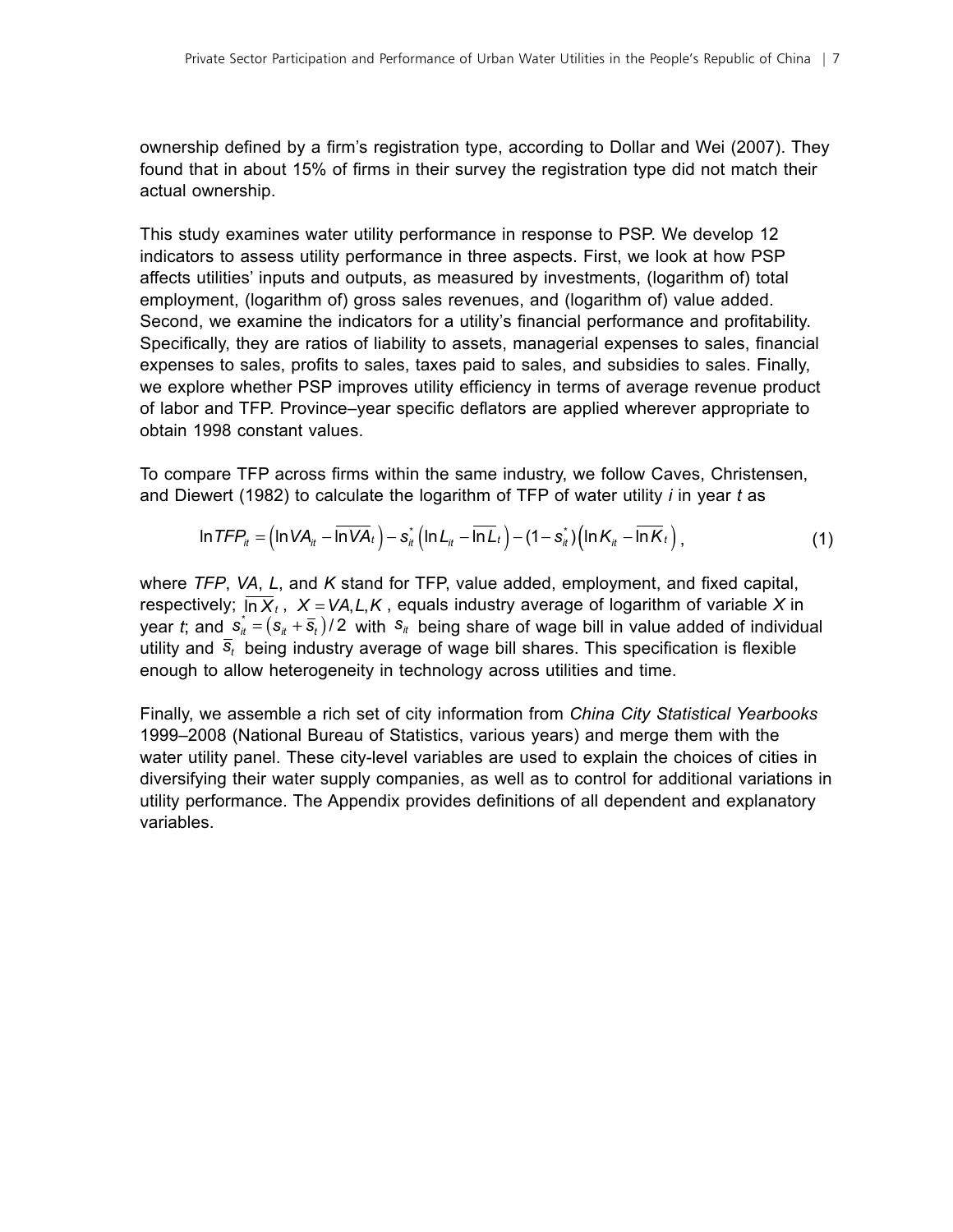# <span id="page-15-0"></span>**IV. Private Sector Participation in Urban Water Utilities and Its Drivers**

### **A. Background and Overview**

Starting in the early 1990s, the opening of urban water supply to the private sector has occurred in two phases: the trial phase in 1992–2001, and the formal opening in 2002 up to the present. In 1992, the French Suez Group's investment in the water utility of the city of Zhongshan, Guangdong province, was the first case of foreign capital participating in the PRC's urban water supply sector. Foreign and domestic investors were thereafter actively engaged in a dozen urban water utilities, mainly through build–operate–transfer (BOT) and capital share transfer arrangements. In this early pilot phase, however, the sector seemed to show a lack of guidance on and rules or regulations governing PSP.

In December 2001, the former State Planning Committee publicized its guidance on nongovernment investment (State Planning Committee 2001) to encourage foreign and domestic nongovernment investors to participate in constructing and operating infrastructural facilities and public utilities in various business models. In December 2002, the Ministry of Construction issued "Quickening the Process of General Adoption of Market Principles for the Municipal Public Utilities Sector"; and in March 2004, the "Management Measures for Concession of Urban Public Utilities" (Ministry of Construction 2002 and 2004). The former officially acknowledged the eligibility of foreign and domestic capital to participation, on the basis of fair competition, in urban public projects, including water and gas supply and public transport. The latter further defined the respective rights and duties of enterprises and government agencies in the concessionary operation of public utilities. With the ground leveled by the series of government documents, the urban water sector entered its second phase of opening and reform.

The influx of nonstate investment in urban water supply was led by top worldwide water companies, such as the Veolia Water and Suez of France, and Thames Water of the United Kingdom, whose abundant resources in capital, technology, and experience made them front-runners in the market. Inspired by foreign investors, domestic investors also showed great interest in the urban water market. A number of publicly listed companies have started or enhanced their participation in this market since early 2000, and hundreds of private water companies have emerged in various sizes with a specialization in water supply and wastewater treatment projects of corresponding scale (Xie 2009).

Market-oriented reform of urban water supply in the PRC is a quite complicated and diverse process. There are more than 10 forms of PSP in the water supply sector, with share transfer, joint venture, divestiture, BOT, and transfer–operate–transfer (TOT) among the major types (Zhang 2006). Under share transfer, the municipal government sells part of the water utility's ownership to private investors. This form of public–private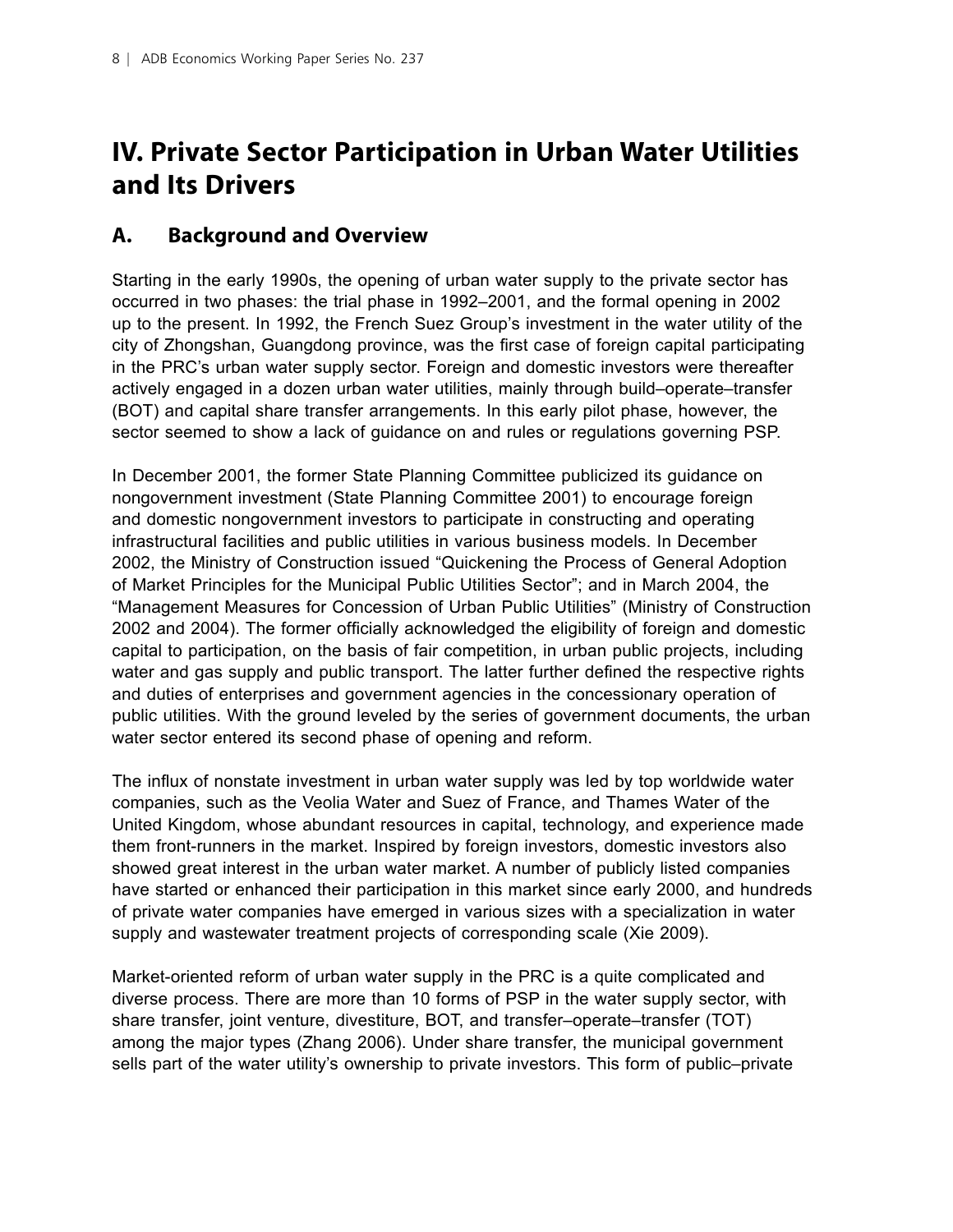partnership has attracted considerable attention because private investors are often paid an extraordinarily high premium to acquire the shares. In one of the most famous cases, Veolia Water obtained a 50% share of Shanghai Pudong Water Company for CNY2 billion in 2002, the purchasing price three times of net assets. Joint venture is another popular form in which the government and private investors set up a joint company to own and run the water utility. Private investors generally need to bring cash to the joint company. The primary difference between a share transfer and joint venture is that the funding brought by the private investors will go to the local government in a share transfer and stay in the joint company in a venture.

In a divesture, the government sells some utility facilities to the private company, which is responsible for financing, operating, and maintaining them. In a BOT arrangement, a private company under concession finances, builds, owns, and operates the facilities for a specified time, and transfers the facilities to the water utility when it ends. In a TOT arrangement, the private company pays a transfer fee to the water utility for operating the existing facilities for a contracted period and returns the facilities when that ends. Revenues from operating the facilities constitute the main source of income of the private company.

Because we define PSP by the capital structure of the water utilities, we mainly focus on the share transfer and joint venture forms. For cities that have engaged private investors through divesture, BOT, or TOT, the water utility retains its original ownership and is still classified as state-owned. To the extent that these forms of PSP affect the performance or efficiency of the water utilities, $8$  our comparison of utilities with PSP to state-owned utilities would generate biased results. A recent survey by Tsinghua University showed that among 129 water supply projects surveyed that involved private investors, 107 (83%) adopted share transfer or joint venture. In contrast, BOT or TOT are the dominant PSP forms in the wastewater sector (World Bank 2007). If this is the case for urban water supply, then potential biases in our estimates should be very limited.

We now present some quantitative facts on PSP in urban water utilities based on the data assembled. As seen in Table 1, by 1998, 6 years after the first PSP case done by the Suez Group in Zhongshan city, only nine utilities involved nonstate capital, accounting for 4.4% of the sample. By 2001, the end of the first phase of sector opening, the number reached 22 or 11% of the sample. When the policies were made clear and favorable beginning 2002, the pace of PSP in the sector was obviously expedited. By 2007, the number of PSP utilities had tripled to one third of the total.

<sup>&</sup>lt;sup>8</sup> The effects of PSP through divesture or build–operate–transfer on a water utility may be positive, e.g., increasing competition; or negative, e.g., lowering the stability of the water supply system under guaranteed supply volumes (Fu, Zhong, and Chang 2006).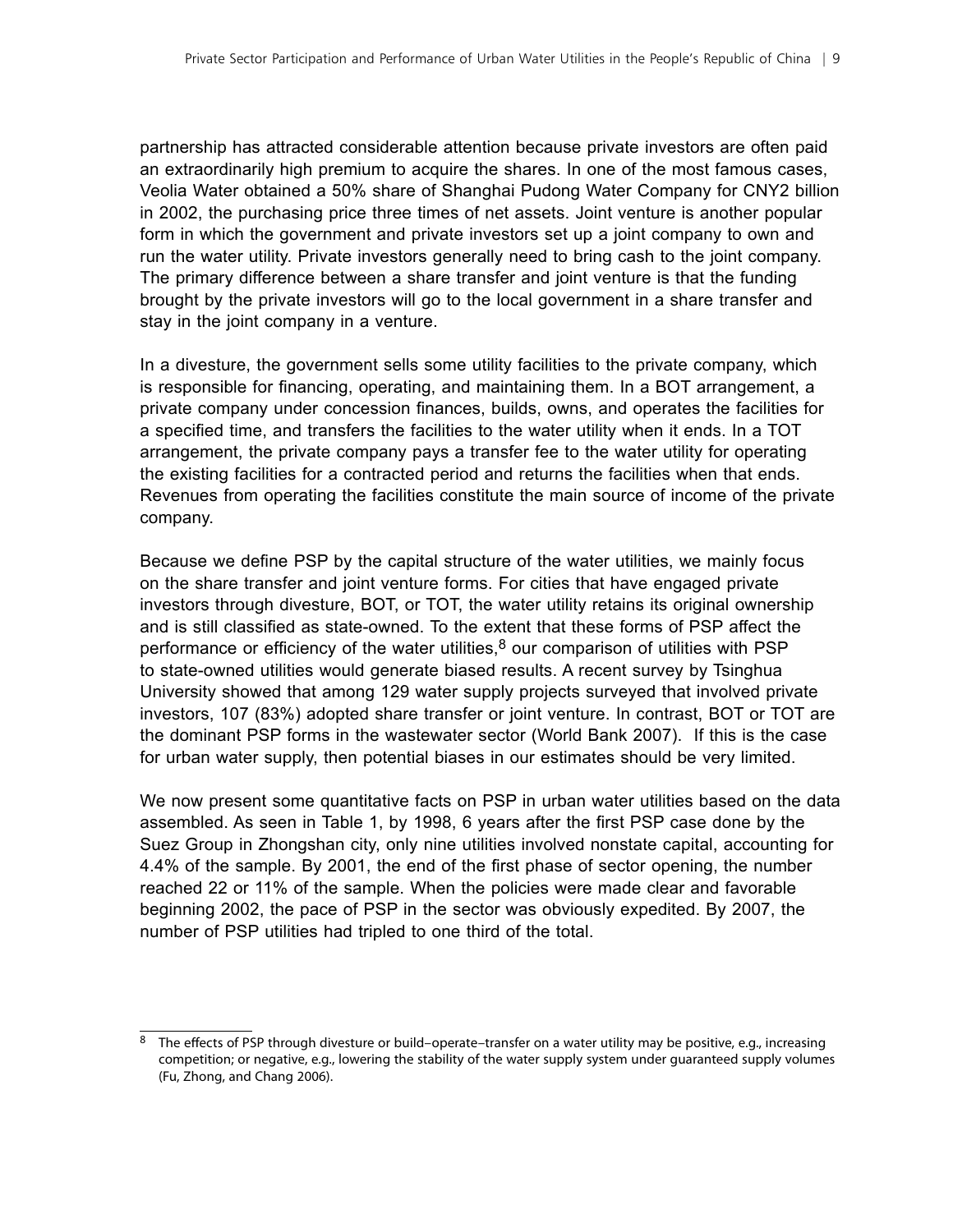| Year | All | <b>State-Owned</b> | <b>Private Sector</b><br><b>Participation</b><br>(percent) | <b>Private-Major</b><br>(percent) | <b>Private-Minor</b><br>(percent) |
|------|-----|--------------------|------------------------------------------------------------|-----------------------------------|-----------------------------------|
| 1998 | 205 | 196                | 9(4.4)                                                     | 3(1.5)                            | 6(2.9)                            |
| 1999 | 205 | 193                | 12(5.9)                                                    | 5(2.4)                            | 7(3.4)                            |
| 2000 | 208 | 191                | 17(8.2)                                                    | 7(3.4)                            | 10(4.8)                           |
| 2001 | 207 | 185                | 22(10.6)                                                   | 12(5.8)                           | 10(4.8)                           |
| 2002 | 208 | 182                | 26(12.5)                                                   | 14(6.7)                           | 12(5.8)                           |
| 2003 | 208 | 176                | 32 (15.4)                                                  | 18(8.7)                           | 14(6.7)                           |
| 2004 | 208 | 168                | 40 (19.2)                                                  | 24 (11.5)                         | 16(7.7)                           |
| 2005 | 208 | 162                | 46(22.1)                                                   | 30 (14.4)                         | 16(7.7)                           |
| 2006 | 208 | 151                | 57 (27.4)                                                  | 37 (17.8)                         | 20(9.6)                           |
| 2007 | 208 | 140                | 68 (32.7)                                                  | 45 (21.6)                         | 23(11.1)                          |

| Table 1: Numbers of Water Utilities with Private Sector Participation, 1998-2007 |  |  |  |  |
|----------------------------------------------------------------------------------|--|--|--|--|
|----------------------------------------------------------------------------------|--|--|--|--|

Source: Data assembled from National Bureau of Statistics' Annual Industrial Firm Surveys.

The last two columns of Table 1, interestingly, show that while PSP-major utilities and PSP-minor utilities both grew faster after 2001, the growth of PSP-major utilities exceeded that of PSP-minor utilities in this second phase. Prior to 2001, there were more water utilities in which private investors held minority rather than majority status. By 2007, however, PSP-major utilities had increased to 45, from 12 in 2001, twice the PSP-minor utilities. This suggests that the private sector invested more aggressively in the sector once policy barriers or vagueness were removed.

Table 2 looks at urban water sector dynamics through utility capital, assets, employment, and sales. Its upper half shows aggregate capital, assets, employment, and sales, including the annual growth rates of all water utilities in 1998–2007; the lower half only for the PSP utilities. In the whole sector, total capital grew 67% in the period, assets 113%, and sales 80% (in 1998 constant prices). The corresponding average annual growth rates are 5.9%, 8.8%, and 7.3%. Employment increased slightly, by 6%, with annual average growth less than 1%. By contrast, the PSP utilities grew 20 times in capital, 17 times in assets, 13 times in employment, and 15 times in sales, with average annual growth rates of 40%, 38%, 35%, and 37%, respectively. The sharp gap can be attributed to at least three potential causes. First is the increase in the number of water utilities that attracted private investors, which has been verified in Table 1. Second, the PSP utilities are bigger, on average, than the remaining state-owned utilities. Third, the PSP utilities grew faster than the non-PSP ones. It will be shown in the following sections that the third explanation is more likely to hold than the second one.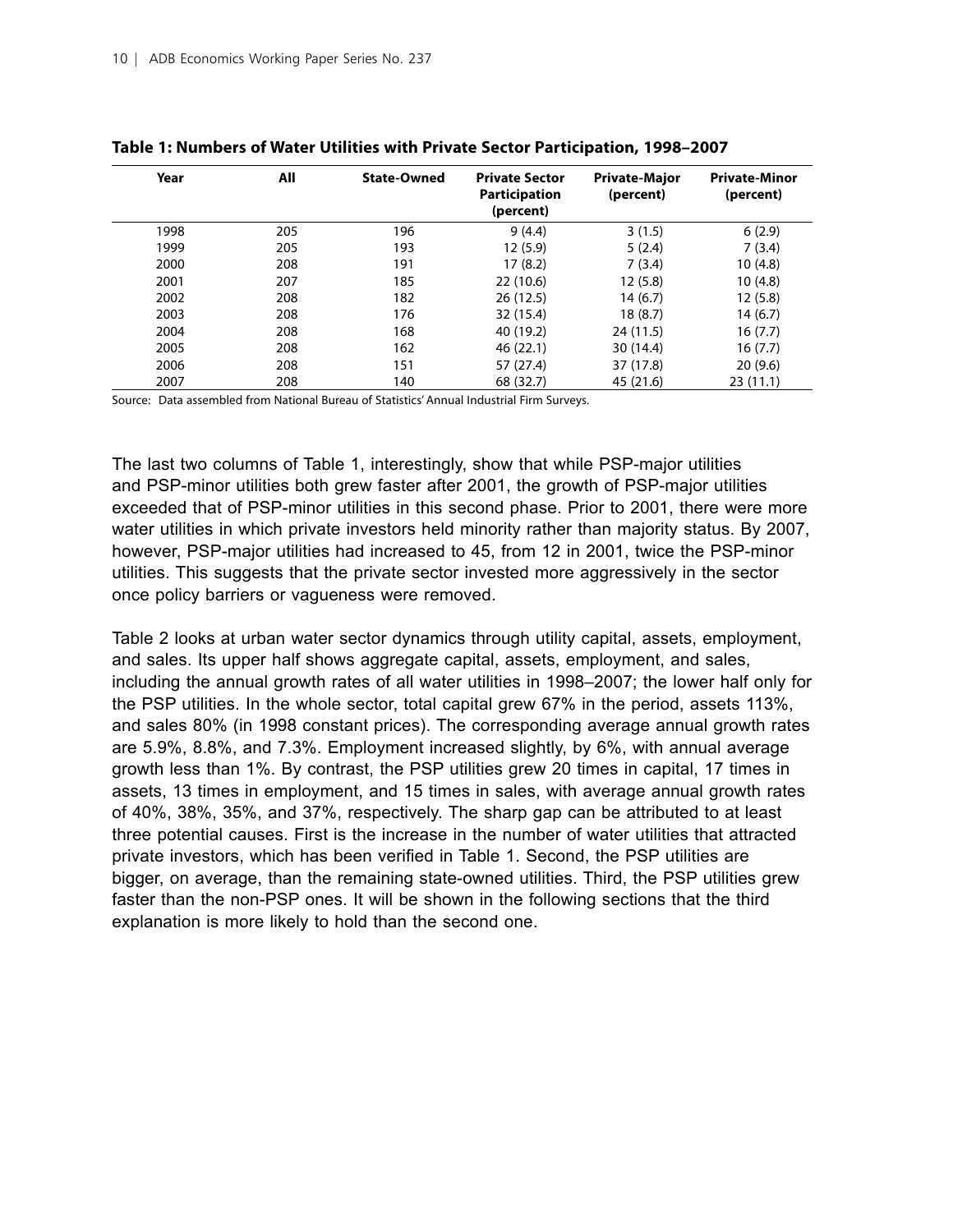| Year                 | Capital<br>(billion<br>CNY) | Growth<br>(percent) | <b>Assets</b><br>(billion<br>CNY) | Growth<br>(percent) | <b>Employment</b><br>(1,000)<br>persons) | Growth<br>(percent)      | <b>Sales</b><br>(billion<br>CNY) | Growth<br>(percent) |
|----------------------|-----------------------------|---------------------|-----------------------------------|---------------------|------------------------------------------|--------------------------|----------------------------------|---------------------|
| <b>All Utilities</b> |                             |                     |                                   |                     |                                          |                          |                                  |                     |
| 1998                 | 26.39                       |                     | 68.50                             |                     | 187.92                                   |                          | 14.16                            |                     |
| 1999                 | 29.73                       | 12.6                | 81.33                             | 18.7                | 197.58                                   | 5.1                      | 15.67                            | 10.7                |
| 2000                 | 35.87                       | 20.7                | 96.02                             | 18.1                | 202.93                                   | 2.7                      | 18.11                            | 15.5                |
| 2001                 | 35.08                       | $-2.2$              | 100.79                            | 5.0                 | 202.67                                   | $-0.1$                   | 18.26                            | 0.9                 |
| 2002                 | 37.44                       | 6.7                 | 115.71                            | 14.8                | 198.54                                   | $-2.0$                   | 19.91                            | 9.0                 |
| 2003                 | 42.80                       | 14.3                | 127.04                            | 9.8                 | 200.45                                   | 1.0                      | 21.51                            | 8.0                 |
| 2004                 | 41.15                       | $-3.9$              | 131.22                            | 3.3                 | $\overline{\phantom{m}}$                 | $\qquad \qquad -$        | 21.94                            | 2.0                 |
| 2005                 | 41.85                       | 1.7                 | 135.44                            | 3.2                 | 198.59                                   |                          | 23.00                            | 4.9                 |
| 2006                 | 45.14                       | 7.9                 | 142.63                            | 5.3                 | 199.61                                   | 0.5                      | 25.41                            | 10.5                |
| 2007                 | 44.13                       | $-2.2$              | 145.86                            | 2.3                 | 198.59                                   | $-0.5$                   | 26.77                            | 5.4                 |
| <b>PSP Utilities</b> |                             |                     |                                   |                     |                                          |                          |                                  |                     |
| 1998                 | 0.88                        |                     | 2.99                              |                     | 4.19                                     |                          | 0.61                             |                     |
| 1999                 | 1.46                        | 65.5                | 6.05                              | 102.2               | 10.58                                    | 152.7                    | 1.17                             | 92.3                |
| 2000                 | 3.91                        | 167.6               | 10.24                             | 69.2                | 16.53                                    | 56.3                     | 1.70                             | 45.0                |
| 2001                 | 6.54                        | 67.2                | 16.09                             | 57.1                | 22.64                                    | 37.0                     | 2.24                             | 31.8                |
| 2002                 | 4.67                        | $-28.6$             | 13.56                             | $-15.7$             | 23.42                                    | 3.4                      | 2.40                             | 6.9                 |
| 2003                 | 7.86                        | 68.4                | 20.20                             | 49.0                | 28.59                                    | 22.1                     | 3.28                             | 36.8                |
| 2004                 | 10.79                       | 37.3                | 30.39                             | 50.5                |                                          | $\overline{\phantom{0}}$ | 4.74                             | 44.3                |
| 2005                 | 13.67                       | 26.7                | 38.73                             | 27.4                | 43.58                                    |                          | 6.28                             | 32.5                |
| 2006                 | 18.37                       | 34.4                | 51.39                             | 32.7                | 53.74                                    | 23.3                     | 9.10                             | 45.0                |
| 2007                 | 18.52                       | 0.8                 | 54.88                             | 6.8                 | 60.23                                    | 12.1                     | 10.06                            | 10.5                |

**Table 2: Aggregate Capital, Assets, Employment, and Sales of Water Utilities, 1998–2007**

– means data not available.

Note: Capital, assets, and sales are deflated to province-specific 1998 prices. Employment data is missing for 2004. Source: Data assembled from National Bureau of Statistics' Annual Industrial Firm Surveys.

Figure 1 presents shares of the PSP utilities in the whole sector. The proportions of total capital, assets, and sales owned or made by the PSP utilities rose from below 5% in 1998 to about 40% in 2007. The employment proportion increased from 2% to 30%. Figure 1 clearly shows that the PRC has moved fast to open its urban water supply sector, and the role the PSP utilities play in the sector grew quickly.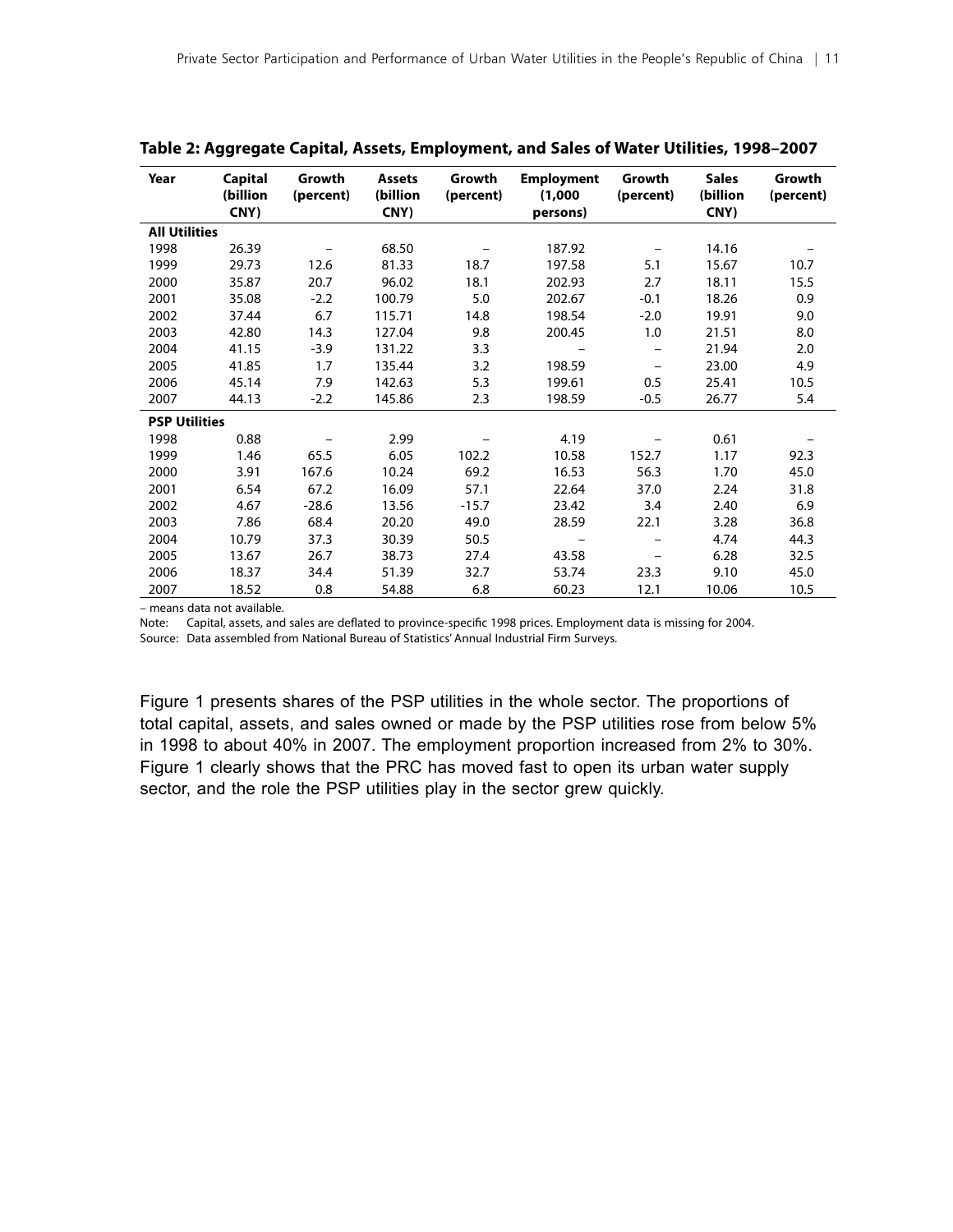

**Figure 1: Shares of PSP Utilities, 1998–2007**

Finally, an intriguing phenomenon is observed in the data. PSP in urban water supply is not just one-way. In any given year in which a number of water utilities changed from state-owned firms to PSP firms, a few utilities moved in the opposite direction. Table 3 summarizes this "private sector exiting" phenomenon. For instance, while there were 15 cities that newly absorbed private capital in their water utilities in 2004, seven cities saw the private sector leave their water utilities. Although the number of new PSP utilities always outweighed the number of private-exiting utilities, the latter was considerable, and accounted for nearly half of the former in some years.<sup>9</sup>

| Year | <b>Private Participating</b> | <b>Private Exiting</b> | <b>Incremental Private</b><br><b>Sector Participation</b> |
|------|------------------------------|------------------------|-----------------------------------------------------------|
| 1998 |                              |                        |                                                           |
| 1999 |                              |                        |                                                           |
| 2000 | 8                            |                        |                                                           |
| 2001 | h                            |                        |                                                           |
| 2002 | g                            |                        |                                                           |
| 2003 | 10                           |                        | h                                                         |
| 2004 | 15                           |                        |                                                           |
| 2005 |                              |                        | 6                                                         |
| 2006 | 13                           |                        |                                                           |
| 2007 | 15                           |                        |                                                           |

**Table 3: Numbers of Water Utilities with Private Sector Participating and Exiting**

– means data not available.

Note: Private participating utilities refer to those newly involved in nonstate capital in a given year. Private exiting utilities refer to those newly turning to pure state ownership.

Source: Data assembled from National Bureau of Statistics' Annual Industrial Firm Surveys.

<sup>&</sup>lt;sup>9</sup> Data error may not be a main driver here. First, the data come directly from financial statements subject to official regulation and regular auditing. Capital from different sources adds up to the total capital perfectly for every firm in the data. Second, even if we remove those cases where utilities' PSP categorization switched back and forth in three consecutive years, assuming they are more likely caused by data input errors, there are still a number of exit cases left.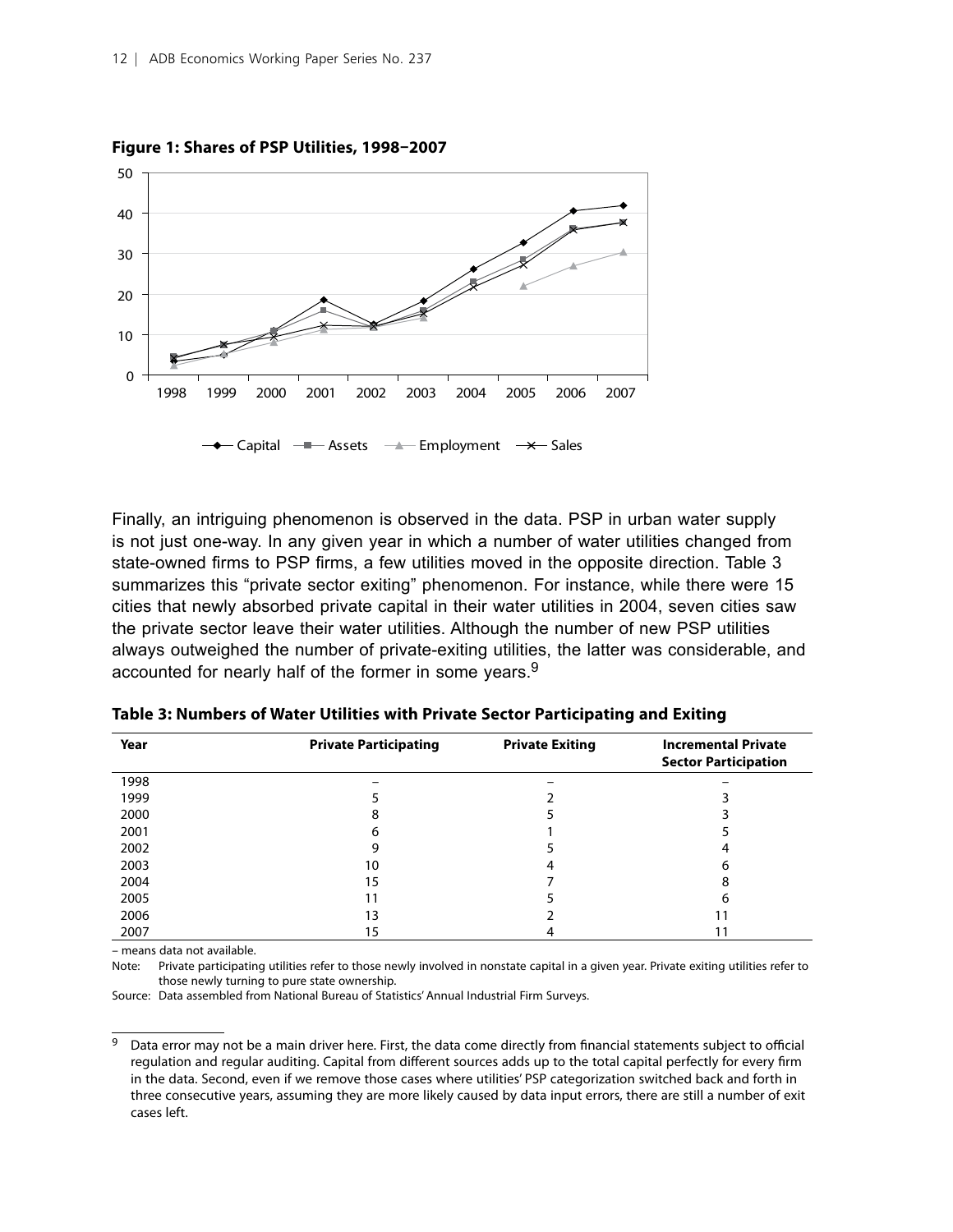<span id="page-20-0"></span>The phenomenon, which has not been noticed much in the literature, reveals one more dimension of the sector's dynamics. It may also imply the complex reality associated with PSP in the provision of public services. Practically, private investors may be allowed to withdraw their investment conditional on certain economic or collaborative issues that arise. The government may also face political pressure to terminate the participation of private investors. While we point out this empirical regularity and think it is important in certain contexts, accounting for underlying causes separately is beyond the scope of this study. To the extent that the PSP and private sector exiting following the same decisionmaking processes of private investors and the government, our panel estimations, presented below, may shed some light on both.

### **B. Drivers of Private Sector Participation in Urban Water Utilities**

PSP is likely to be the outcome of an interactive process between private investors and local government. Profit-maximizing investors would choose those utilities and cities with great potential for short- or long-term profits. Meanwhile, those local governments under enormous pressure to supply more water to meet increasing demand would be interested in PSP for greater investment and efficiency improvement. Given these hypotheses, we identify a number of factors at both the utility and city levels that may influence the PSP decision made jointly by the investors and local governments.

First of all, we use total employment, assets, and sales revenues as a proxy for a utility's scale and capacity. We further construct ratios of managerial expense to sales revenues, liability to assets, and profit to sales to capture a utility's characteristics in management efficiency, access to external financing, and profitability, which private investors are likely to care about the most. Second, a shortage in public finance will result in inadequate investment in water supply and hence push the city government to seek external investors. We use the difference between public expenditure and tax revenues to measure public financial conditions. Further, the local government may be more pressed to improve water supply efficiency through PSP if water demand is higher. We calculate per capita residential water consumption and per gross domestic product water use as proxies for water demand. Third, basic city characteristics, such as population, population density, income level, industrial structure, fixed asset investment, and infrastructure, may affect both private investors and city government with respect to PSP in water supply.

We first estimate a random-effects probit panel model of the probability of a water utility involving nonstate capital in a given year.<sup>10</sup> In the baseline, 1-year lags of the utility and city characteristics are used for explaining PSP. In alternative specifications, we also include longer lags of the utility variables, as well as changes in these variables, to reflect that the private investors may select their investment targets based on mere dynamics of water utilities. These results could inform us of any correlation between PSP and utility's

<sup>&</sup>lt;sup>10</sup> A binary panel model is more appropriate than a hazard model here since a number of water utilities were observed to change from (partially) private-owned to purely state-owned in the data period.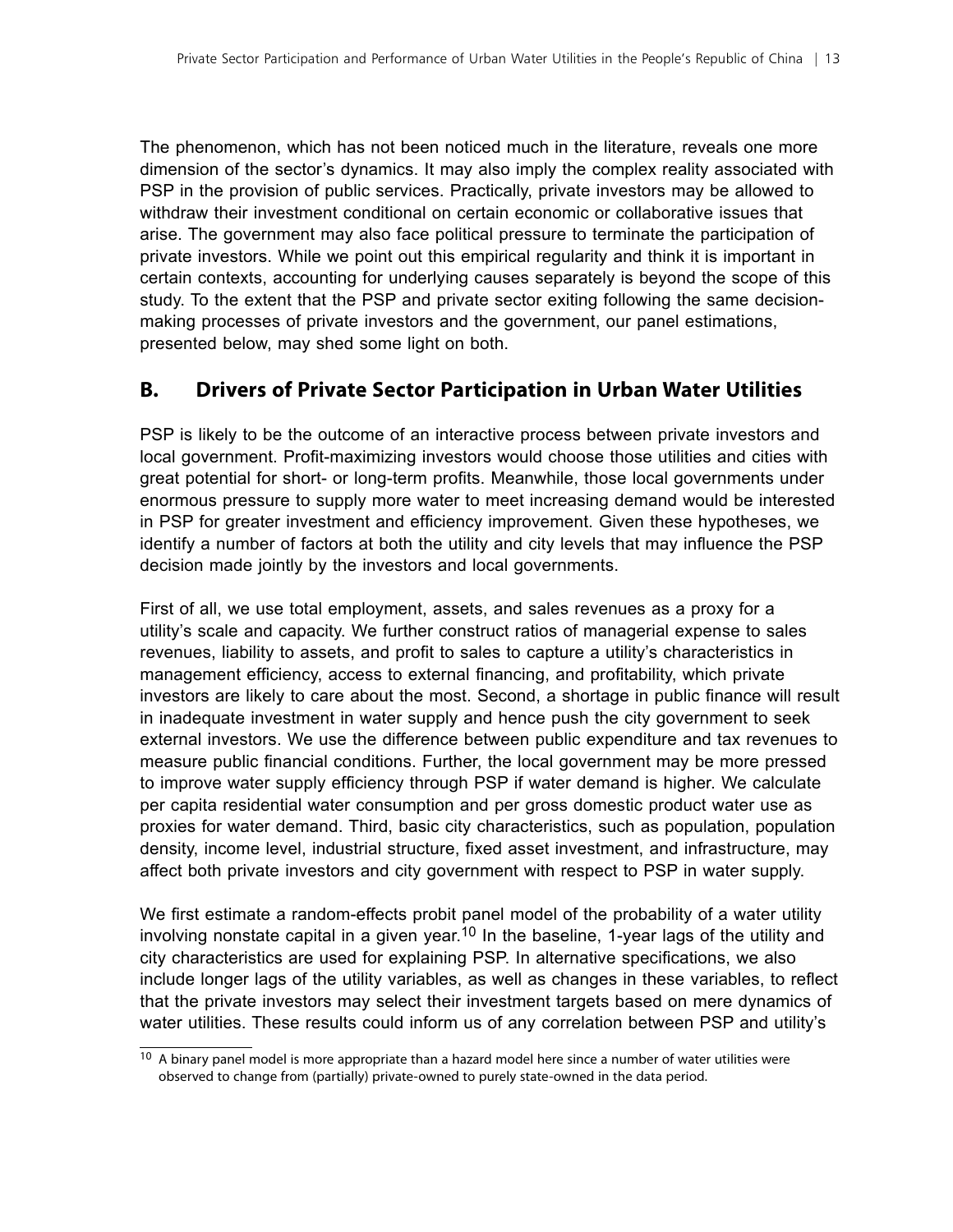past performance and thus help us assess potential bias in panel estimation of the effects of PSP. Finally, we estimate a fixed-effects linear panel model of PSP probability as a comparison to the random-effects probit estimates.

Table 4 reports the estimation results. Baseline estimates in column (1) show that a utility's profitability in the prior year is the most important factor that leads to PSP. An increase of 10 percentage points in profit–sales ratio will increase the probability of PSP by 0.7 percentage point on average. The liability ratio has marginally significant coefficient estimate, which suggests that utilities with better access to external finance or higher leverage capability are more attractive to private investors. Utility scale, its sales, or managerial costs do not play a big role in engaging private investors. City-level variables do not have much weight in the PSP decision, except for urban road area per capita, which is a proxy for infrastructure. The public financial deficit has a positive but statistically insignificant impact on PSP likelihood. The water demand indicators do not have consistent and significant impacts either.<sup>11</sup>

Table 4 columns 1–4 present marginal effects (standard errors in the parentheses) estimated by random-effects probit panel models. Column 5 values are estimates of fixedeffects linear panel model with standard errors clustered at the utility level.

Columns 2–4 present estimates for alternative specifications, adding more lags of utility variables and changes in these variables over the last 3 years as explanatory variables. The main finding is that utility performance 2 or 3 years previously; as well as the development path of the utility, do not affect PSP, conditional on the performance a year prior to PSP. Reduction in sample size due to more lagged variables added to the model could reduce the precision of the estimates. However, the coefficients of 2- or 3-year lags are much smaller than those of 1-year lags, which suggests that a utility's latest profitability, and the leverage level to some extent, play a much more decisive role in PSP than the same and other indicators of earlier years. Finally, the fixed-effects estimates reported in column 5 confirm those in column 1: the utility's profitability in the most recent year and urban transport infrastructure are the only statistically significant factors that drive PSP, even when time-invariant utility characteristics are accounted for.

<sup>11</sup> Galiani, Gertler, and Schargrodsky (2005) find that larger and less well-off municipalities were more likely to privatize water provision in Argentina. This result is not replicated in the People's Republic of China. Population size and gross domestic product per capita are not statistically significant explanatory variables for the PSP. The difference indicates that factors driving PSP or privatization could vary greatly across countries. Pooling utilities from different countries could introduce considerable unobserved heterogeneity into the analysis, which potentially confounds the causal estimates.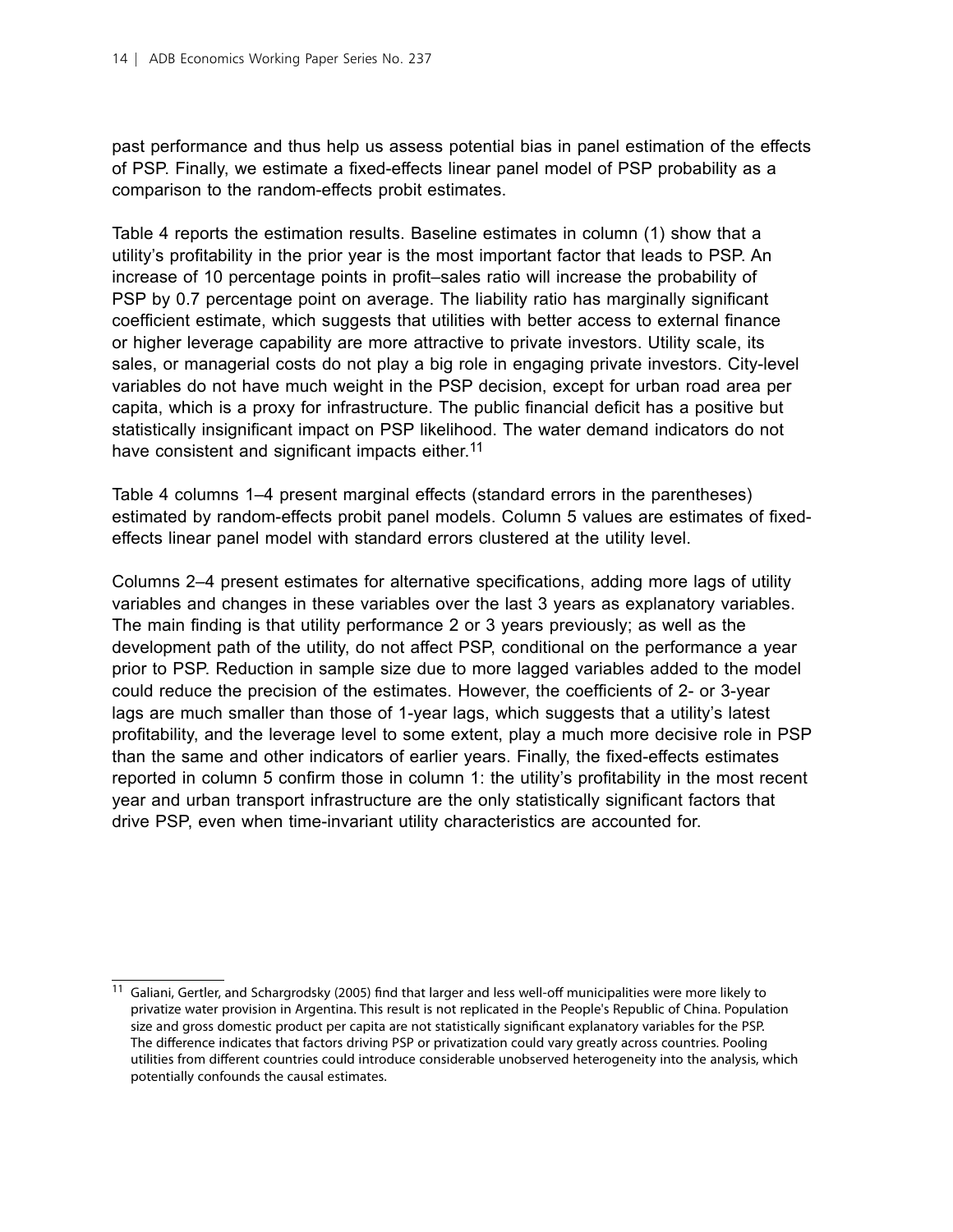|                                      | (1)        | (2)        | (3)         | (4)          | (5)       |
|--------------------------------------|------------|------------|-------------|--------------|-----------|
| Utility-Level Variables <sup>a</sup> |            |            |             |              |           |
| Employment (lag 1)                   | $-0.00557$ | $-0.0128$  | $-0.000594$ | $-0.0176$    | $-0.0741$ |
|                                      | (0.0143)   | (0.0296)   | (0.0173)    | (0.0204)     | (0.0574)  |
| Assets (lag 1)                       | 0.00814    | $-0.00207$ | $-0.0107$   | $-0.0122$    | $-0.0166$ |
|                                      | (0.0119)   | (0.0191)   | (0.0133)    | (0.0168)     | (0.0325)  |
| Liability ratio (lag 1)              | $0.0595*$  | $0.0950**$ | 0.0396      | $0.0645*$    | 0.0992    |
|                                      | (0.0320)   | (0.0450)   | (0.0303)    | (0.0392)     | (0.0842)  |
| Sales (lag 1)                        | $-0.00241$ | $-0.00112$ | $-0.0157$   | 0.0436       | 0.0229    |
|                                      | (0.0151)   | (0.0256)   | (0.0182)    | (0.0295)     | (0.0508)  |
| Managerial expense ratio (lag 1)     | $-0.0684$  | $-0.0691$  | $-0.0900$   | $-0.0548$    | $-0.0504$ |
|                                      | (0.0653)   | (0.0942)   | (0.0827)    | (0.0923)     | (0.177)   |
| Profit-sales ratio (lag 1)           | $0.0743**$ | $0.0873**$ | 0.0675      | $0.119**$    | $0.164**$ |
|                                      | (0.0343)   | (0.0430)   | (0.0447)    | (0.0560)     | (0.0712)  |
| Employment (lag 2)                   |            | $-0.00615$ | 0.00390     |              |           |
|                                      |            | (0.0303)   | (0.0194)    |              |           |
| Assets (lag 2)                       |            | $-0.00421$ | 0.00219     |              |           |
|                                      |            | (0.0188)   | (0.0126)    |              |           |
| Liability ratio (lag 2)              |            | $-0.0166$  | $-0.00641$  |              |           |
|                                      |            |            | (0.0208)    |              |           |
|                                      |            | (0.0352)   | 0.0341      |              |           |
| Sales (lag 2)                        |            | 0.0310     |             |              |           |
|                                      |            | (0.0274)   | (0.0263)    |              |           |
| Managerial expense ratio (lag 2)     |            | 0.0321     | $-0.0120$   |              |           |
|                                      |            | (0.0864)   | (0.0617)    |              |           |
| Profit-sales ratio (lag 2)           |            | 0.0143     | 0.00473     |              |           |
|                                      |            | (0.0349)   | (0.0300)    |              |           |
| Employment (lag 3)                   |            |            | $-0.0130$   |              |           |
|                                      |            |            | (0.0185)    |              |           |
| Assets (lag 3)                       |            |            | $-0.0131$   |              |           |
|                                      |            |            | (0.0157)    |              |           |
| Liability ratio (lag 3)              |            |            | 0.0166      |              |           |
|                                      |            |            | (0.0219)    |              |           |
| Sales (lag 3)                        |            |            | 0.0177      |              |           |
|                                      |            |            | (0.0203)    |              |           |
| Managerial expense ratio (lag 3)     |            |            | 0.0576      |              |           |
|                                      |            |            | (0.0636)    |              |           |
| Profit-sales ratio (lag 3)           |            |            | $-0.0350$   |              |           |
|                                      |            |            | (0.0312)    |              |           |
| ∆ Employment                         |            |            |             | $-0.00230$   |           |
|                                      |            |            |             | (0.0223)     |           |
| ∆ Assets                             |            |            |             | $-0.00523$   |           |
|                                      |            |            |             | (0.0164)     |           |
| ∆ Liability ratio                    |            |            |             | $0.00413*$   |           |
|                                      |            |            |             | (0.00226)    |           |
| $\Delta$ Sales                       |            |            |             | $-0.0176$    |           |
|                                      |            |            |             | (0.0206)     |           |
| ∆ Managerial expense ratio           |            |            |             | 0.00448      |           |
|                                      |            |            |             | (0.0154)     |           |
| ∆ Profit-sales ratio                 |            |            |             | $-1.48e-05$  |           |
|                                      |            |            |             | $(1.05e-05)$ |           |

**Table 4: Explaining Private Sector Participation in Urban Water Utilities**

*continued.*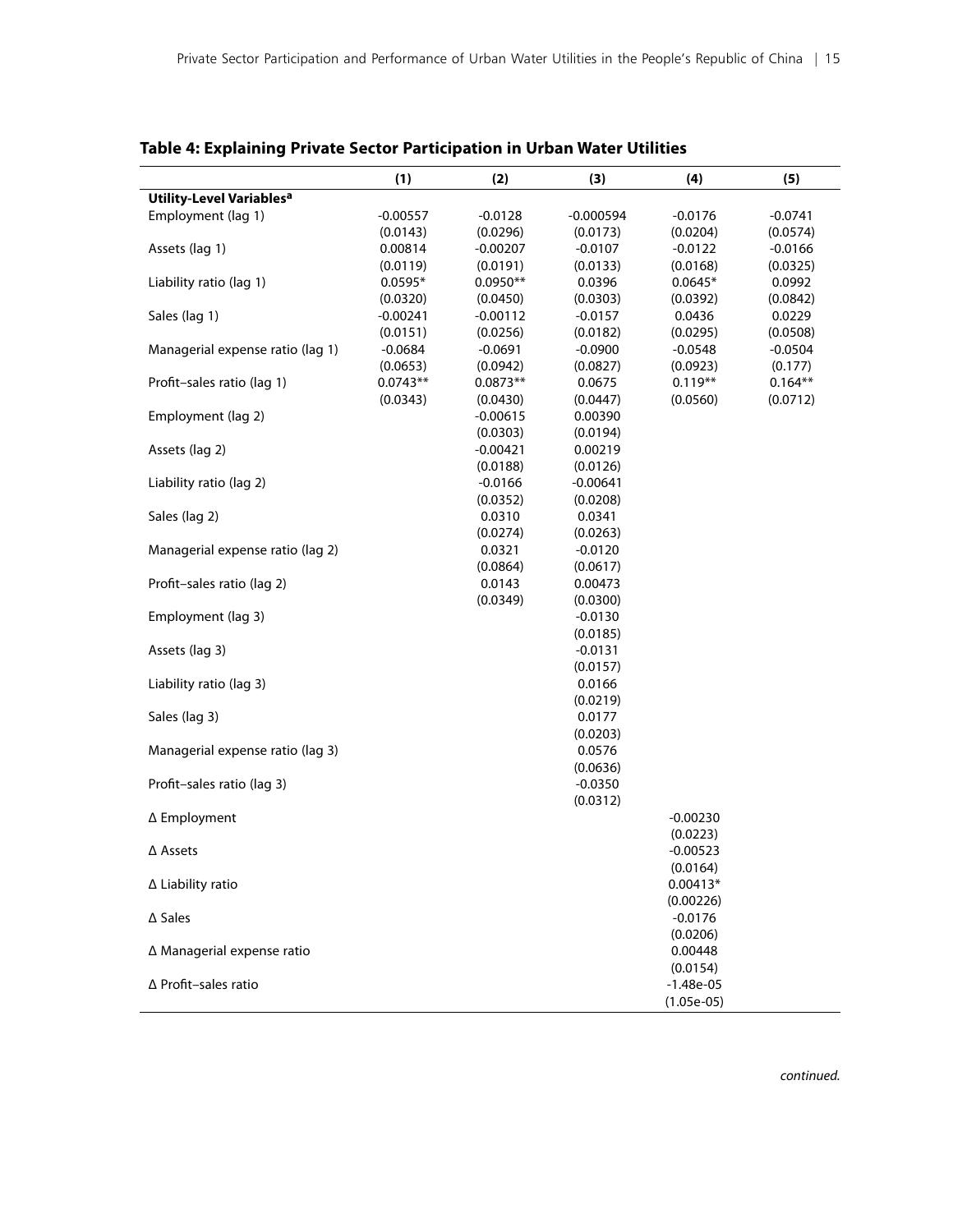#### **Table 4:** *continued.*

|                                             | (1)          | (2)          | (3)          | (4)          | (5)          |
|---------------------------------------------|--------------|--------------|--------------|--------------|--------------|
| City-Level Variablesb                       |              |              |              |              |              |
| Population                                  | $-0.0187$    | $-0.0278$    | $-0.0121$    | $-0.0301$    | 0.240        |
|                                             | (0.0156)     | (0.0187)     | (0.0111)     | (0.0189)     | (0.208)      |
| Population density                          | 5.03e-06     | 4.60e-06     | $-2.73e-06$  | $-2.42e-06$  | $-4.87e-06$  |
|                                             | $(1.11e-05)$ | $(1.20e-05)$ | $(8.07e-06)$ | $(1.17e-05)$ | $(1.33e-05)$ |
| GDP per capita                              | $-5.34e-07$  | $-1.26e-06$  | $-1.93e-07$  | $-7.01e-07$  | $-8.77e-07$  |
|                                             | $(5.71e-07)$ | $(8.39e-07)$ | $(5.43e-07)$ | $(7.99e-07)$ | $(1.01e-06)$ |
| Share of industry in GDP                    | $-0.000125$  | $-0.00187$   | $-0.00148$   | $-0.00269*$  | 0.00165      |
|                                             | (0.000712)   | (0.00130)    | (0.00106)    | (0.00153)    | (0.00185)    |
| Share of services in GDP                    | 7.97e-06     | $-0.00116$   | $-0.00184$   | $-0.00279$   | 0.000192     |
|                                             | (0.000985)   | (0.00158)    | (0.00134)    | (0.00174)    | (0.00238)    |
| Fixed assets investment relative<br>to GDP  | $-0.00508$   | $0.0571**$   | 0.0206       | 0.00288      | $-0.00263$   |
|                                             | (0.00899)    | (0.0289)     | (0.0229)     | (0.0236)     | (0.0304)     |
| Public financial deficit                    | 2.99e-08     | 4.92e-08     | 3.09e-08     | 4.82e-08     | 7.00e-08     |
|                                             | $(2.75e-08)$ | $(3.48e-08)$ | $(2.60e-08)$ | $(3.48e-08)$ | $(1.01e-07)$ |
| Residential water consumption<br>per capita | $-0.000259$  | $-0.000117$  | 4.21e-05     | $-0.000107$  | $-2.97e-05$  |
|                                             | (0.000160)   | (0.000189)   | (0.000114)   | (0.000167)   | $(2.00e-05)$ |
| Water density                               | 0.246        | $-1.209$     | $-1.184$     | $-2.326$     | 0.366        |
|                                             | (0.171)      | (1.132)      | (0.995)      | (1.546)      | (0.469)      |
| Urban road area per capita                  | $0.00297*$   | $0.00512**$  | 0.00218      | 0.00333      | $0.0123***$  |
|                                             | (0.00165)    | (0.00214)    | (0.00153)    | (0.00209)    | (0.00429)    |
| Year dummy                                  | Yes          | Yes          | Yes          | Yes          | Yes          |
| Utility random effects                      | Yes          | Yes          | Yes          | Yes          | No           |
| Utility fixed effects                       | No           | No           | No           | No           | Yes          |
| Observations                                | 1547         | 1173         | 772          | 948          | 1547         |

\*\*\* significant at 1% level, \*\* at 5% level, \* at 10% level.

 $GDP =$  gross domestic product,  $PSP =$  private sector participation.

 $a$  Lags 1, 2, and 3 indicate that the utility-level explanatory variables are measured in 1-, 2-, and 3-year lags to the PSP variable, respectively. Δ variable refers to changes in the variable over the last 3 years. For instance, Δ sales equals the logarithm of the ratio of sales of the last year to sales 3 years ago.

b City-level variables are all measured in 1-year lag to the PSP variable.

Note: The dependent variables are PSP dummy equal to 1 if there is nonstate capital in a utility's capital structure. Source: Authors' estimation.

Overall, our models do not identify, among a relatively rich, dynamic set of utility and city characteristics, strong drivers of PSP in urban water utilities. One possible explanation for this is that, in view of the PRC's rapid urbanization and increasingly constrained water resources, investors see its urban water sector as an opportunity with great long-term potential. Participation in this newly opened sector is more strategic than short-term, and thus driven mainly by long-term factors. These factors can hardly be captured in the sample data. To the extent that they are fixed (such as geography, river basin) or less time-variant, the fixed-effects panel estimation of the impacts of PSP on utility performance should be less subject to selection bias.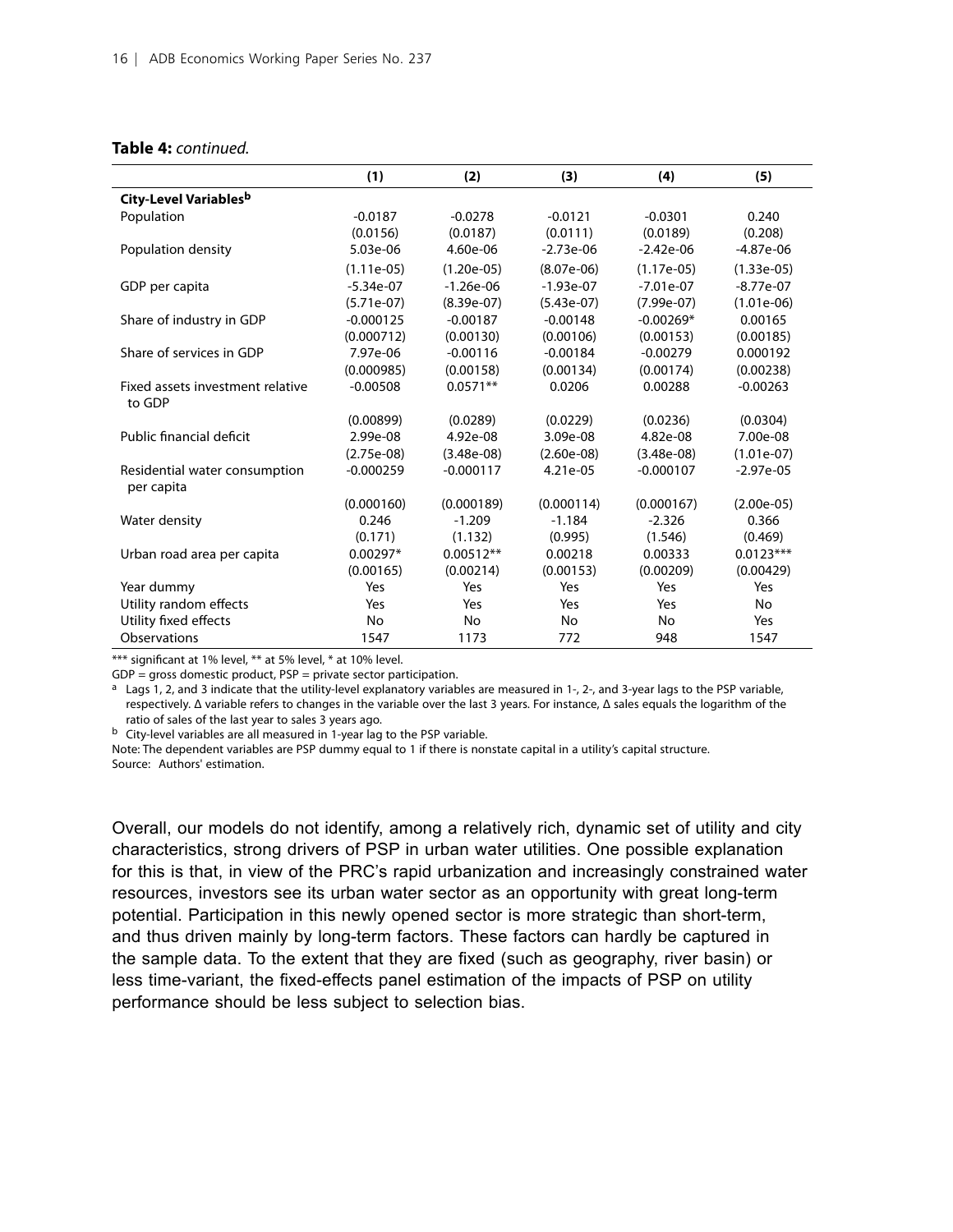### <span id="page-24-0"></span>**V. Econometric Models**

The focus of this paper is to estimate the average effects of PSP in urban water utilities on utility performance. Given the 10-year panel data of urban water utilities, we rely primarily on the temporal and geographical variations in PSP to identify the impact of PSP. As stated earlier, private investors do not engage in a city's water sector randomly. They would select utilities and entry timing carefully to achieve their profit-maximizing goals. At the same time, city governments, which have adequate control over the water utilities before PSP, would also choose whether, when, and to what extent to involve private stakeholders in the water utilities. Therefore, there may be some time-variant utility and city characteristics correlated with PSP and utility performance after PSP. Guided by the results in the previous section, we include as control variables 1-year lags of utility variables and city characteristics to account for these potential correlations.<sup>12</sup>

Formally, we estimate the following two-way fixed-effects panel model:

$$
\mathbf{y}_{it} = \beta_0 + \beta_1 P \mathsf{S} P_{it} + \sum_k \phi_k \mathbf{x}_{itk} + \mu_i + \lambda_t + \varepsilon_{it} \tag{2}
$$

where  $y_{i}$  is one of the 12 performance indicators of utility *i* in year *t*;  $PSP_{i}$  is a binary variable that takes on the value 1 if water utility *i* involves private investment in year *t* and 0 otherwise;  $x_{it}$  is the set of control variables mentioned above to capture time-variant utility and city characteristics;  $\alpha$  is the fixed effect of utility *i*; and  $\lambda$ <sub>t</sub> is a time effect common to all utilities in year *t*. To the extent that unobserved factors persistently affect utility performance, the error,  $\varepsilon_{it}$ , will be correlated over time within utilities, which would result in biased estimates of the standard errors. To address this issue, we allow for an arbitrary covariance structure within utilities over time by computing the standard errors clustered at the utility level.

The parameter  $\beta$ , measures the average effects of PSP on urban water utilities. The key assumption for the model to produce unbiased estimates of  $\beta_1$  is that conditional on time-variant control variables, as well as utility and year fixed effects, PSP is not correlated with any unobservable factors that affect utility performance. The assumption seems plausible as the estimation of PSP drivers indicates that, except for 1-year lags of profitability and leverage rate, lagged utility variables and their changes over the last 3 years and most city characteristics do not affect PSP effectively.

A question of equal interest is: with everything else equal, does a private-dominant firm do better than a state-owned or state-dominant firm? State ownership is often thought to be the major source of inefficiency in pre-reform water utilities. Private investors holding a minor position may have limited influence on the incentive structure, governance, and

<sup>&</sup>lt;sup>12</sup> While some variables such as 1-year lag of utility profitability are consistently found to influence PSP in urban water supply, it is hard to argue that these variables affect water utility performance only through affecting PSP. Hence, it is more appropriate to use them as control variables than as instruments for PSP.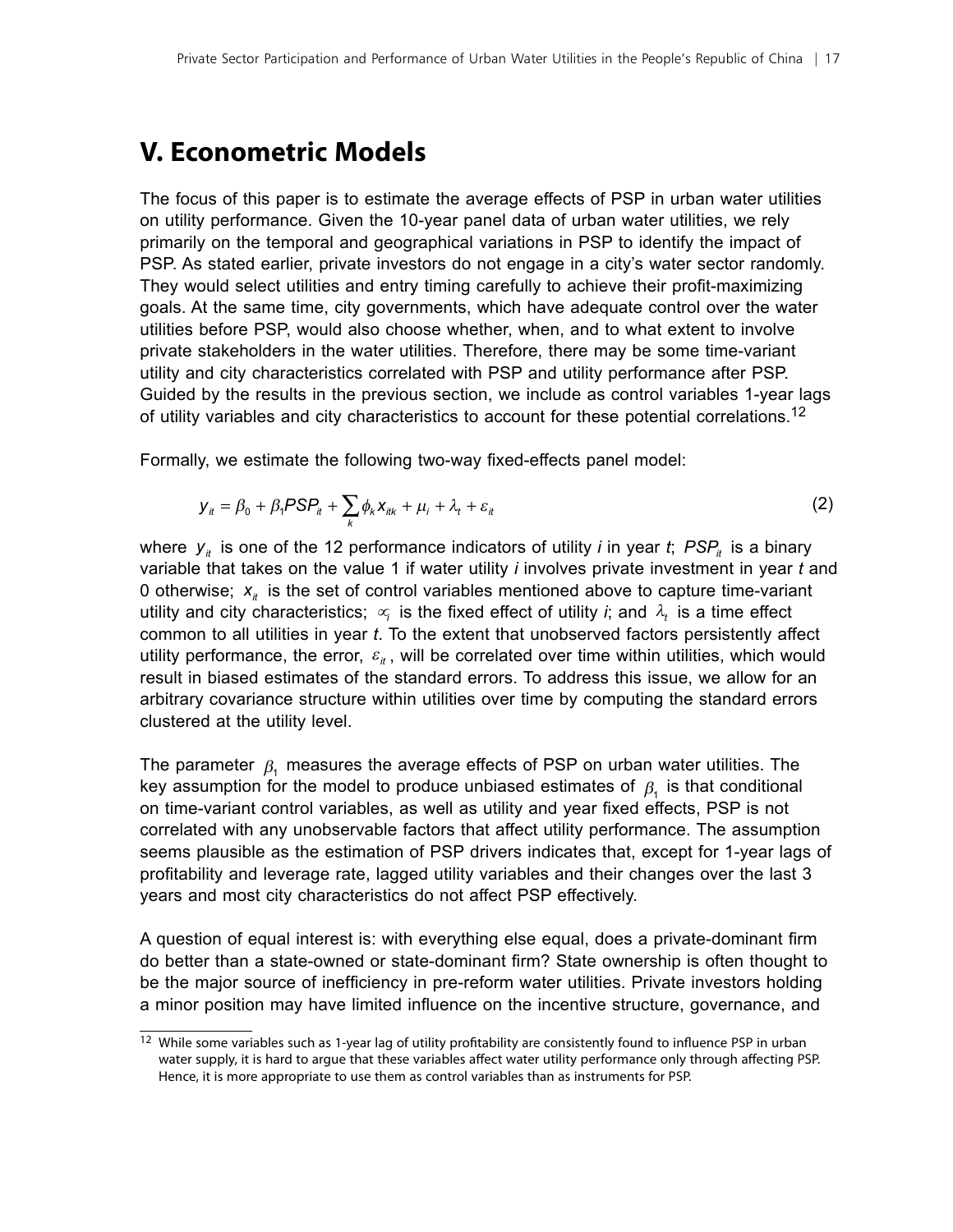<span id="page-25-0"></span>decision making in a utility that remains under the control of traditional state capital. On the other hand, given mutual interests and proper agreement between the state owner and private shareholders, minority status may not preclude private investors from injecting their advantages, such as efficient management and profit-making incentives, into utility operation. While the two scenarios may both exist in practice, we attempt to find out which scenario prevails in a large sample using models depicted by equation (3):

$$
y_{it} = \beta_0 + \beta_1 \text{PSP} - \text{major}_{it} + \beta_2 \text{PSP} - \text{minor}_{it} + \sum_k \phi_k x_{itk} + \mu_i + \lambda_t + \varepsilon_{it}
$$
(3)

where  $\beta_1$  and  $\beta_2$  estimate the effects of PSP as a major owner and a minor one, respectively, on utility performance relative to the state utility's performance. Again, the identification assumption is that variables *PSP* − major<sub>it</sub> and *PSP* − minor<sub>it</sub> are not correlated with  $\varepsilon_{it}$  conditioning on  $\mathbf{x}_{it}$ ,  $\propto_i$ , and  $\lambda_t$ .

## **VI. Impact of Private Sector Participation on Water Utility Performance**

### **A. Effects of General Private Sector Participation**

We first estimate equation (2) for the impact of PSP in general on water utility performance. Utility performance is examined through 12 indicators under three categories: inputs and outputs, financial performance and profitability, and efficiency. Table 5 reports the estimation results of equation (2). Beside the variable column are the means and standard deviations of the dependent variables. The baseline specification, where no time-varying variables,  $x_{it}$ , are controlled for, is presented in column 1. Specifications including lagged utility variables and city variables as controls are presented in columns 2 and 3, respectively.

The estimated effects of PSP on utilities' performance are, by and large, as expected. First of all, PSP increased utilities' investment, sales revenues, and value added, and reduced the numbers of people employed. Second, managerial and financial expenses relative to sales revenues declined with PSP, while liabilities as a percentage of total assets rose. In addition, PSP led to greater profitability accompanied by a slight increase in the tax–sales ratio and substantial reduction in the subsidy–sales ratio. Finally, PSP improved labor productivity and TFP.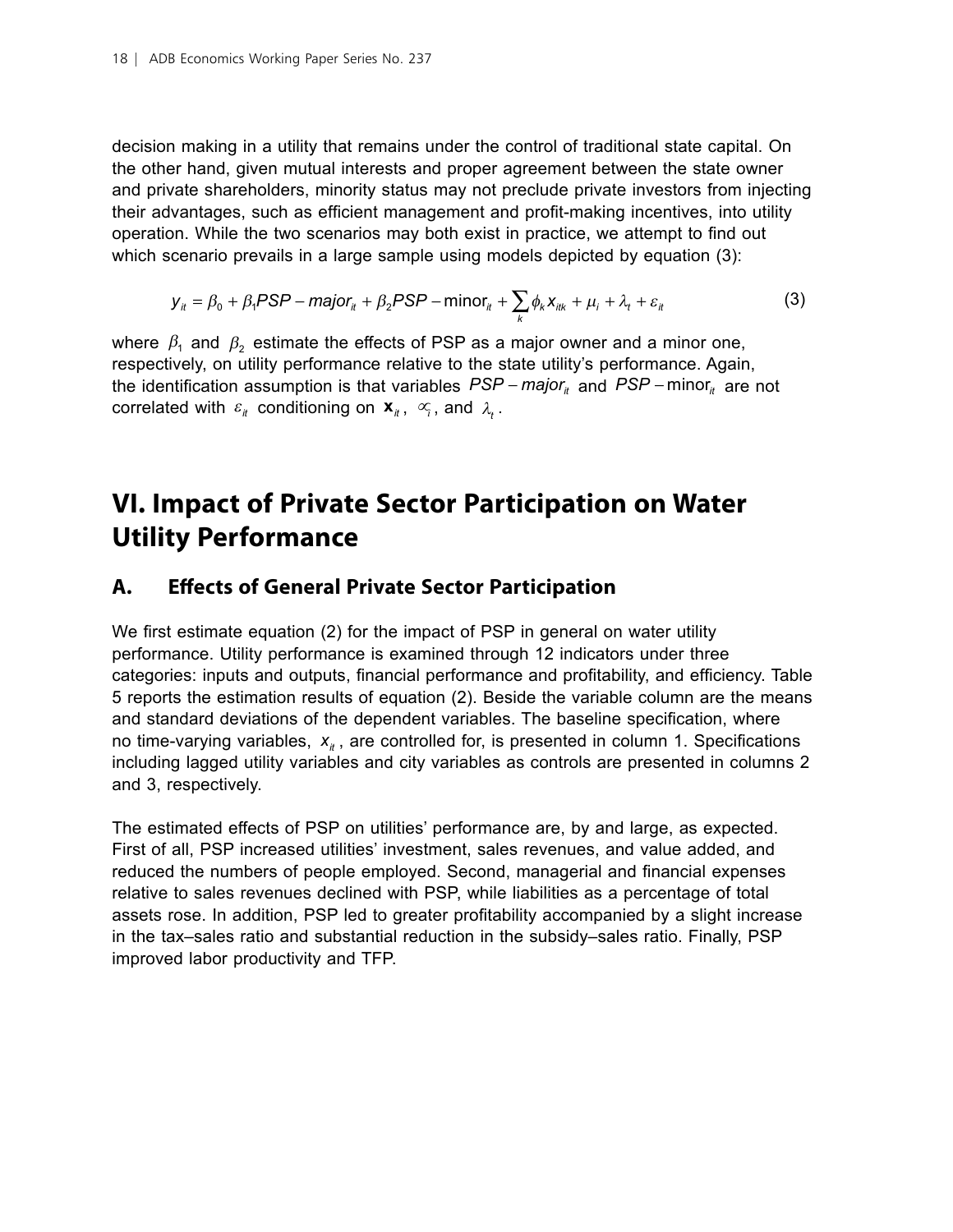| <b>Dependent Variables</b>                          | Mean [Std. Dev.] | (1)         | (2)         | (3)         |
|-----------------------------------------------------|------------------|-------------|-------------|-------------|
| Investment                                          | 38373.05         | 12201       | 9026        | 11328       |
|                                                     | [228129]         | (21725)     | (21038)     | (19841)     |
|                                                     | 1865             | 1865        | 1863        | 1752        |
|                                                     |                  | 0.013       | 0.053       | 0.062       |
| Employment (log)                                    | 959.143          | $-0.0909*$  | $-0.0829**$ | $-0.0896**$ |
|                                                     | [958.797]        | (0.0468)    | (0.0388)    | (0.0403)    |
|                                                     | 1863             | 1863        | 1654        | 1547        |
|                                                     |                  | 0.023       | 0.080       | 0.102       |
| Sales (log)                                         | 98812.61         | 0.0418      | 0.0422      | 0.0475      |
|                                                     | [149847.8]       | (0.0472)    | (0.0365)    | (0.0395)    |
|                                                     | 2072             | 2072        | 1863        | 1752        |
|                                                     |                  | 0.317       | 0.414       | 0.408       |
| Value-add (log)                                     | 49377.84         | 0.0168      | 0.00999     | 0.0173      |
|                                                     | [71923.28]       | (0.0614)    | (0.0465)    | (0.0473)    |
|                                                     | 1840             | 1840        | 1636        | 1530        |
|                                                     |                  | 0.186       | 0.246       | 0.247       |
| Liability ratio                                     | 0.413            | 0.0161      | 0.0176      | 0.0169      |
|                                                     | [0.211]          | (0.0238)    | (0.0189)    | (0.0197)    |
|                                                     | 2072             | 2072        | 1863        | 1752        |
|                                                     |                  | 0.353       | 0.469       | 0.450       |
| Managerial expense ratio                            | 0.217            | $-0.0234*$  | $-0.0258*$  | $-0.0274*$  |
|                                                     | [0.110]          | (0.0124)    | (0.0135)    | (0.0144)    |
|                                                     | 2072             | 2072        | 1863        | 1752        |
|                                                     |                  | 0.021       | 0.022       | 0.027       |
| Financial expense ratio                             | 0.050            | $-0.0122$   | $-0.0119$   | $-0.00652$  |
|                                                     | [0.113]          | (0.0115)    | (0.0110)    | (0.00835)   |
|                                                     | 2072             | 2072        | 1863        | 1752        |
|                                                     |                  | 0.011       | 0.045       | 0.041       |
| Profit-sales ratio                                  | $-0.0266$        | $0.0701***$ | $0.0631***$ | $0.0632***$ |
|                                                     | [0.186]          | (0.0213)    | (0.0209)    | (0.0222)    |
|                                                     | 2072             | 2072        | 1863        | 1752        |
|                                                     |                  | 0.032       | 0.076       | 0.076       |
| Tax-sales ratio                                     | 0.073            | 0.00140     | 0.00125     | 0.00217     |
|                                                     | [0.0378]         | (0.00271)   | (0.00253)   | (0.00302)   |
|                                                     | 1864             | 1864        | 1655        | 1548        |
|                                                     |                  | 0.034       | 0.030       | 0.033       |
| Subsidy-sales ratio                                 | 0.0245           | $-0.0164$   | $-0.0156$   | $-0.00891$  |
|                                                     | [0.127]          | (0.0104)    | (0.0106)    | (0.00866)   |
|                                                     | 2072             | 2072        | 1863        | 1752        |
|                                                     |                  | 0.007       | 0.018       | 0.028       |
| Average revenue product of labor                    | 51.340           | 7.986       | 6.420       | 6.292       |
|                                                     | [48.542]         | (5.474)     | (4.995)     | (5.152)     |
|                                                     | 1863             | 1863        | 1654        | 1547        |
|                                                     |                  | 0.145       | 0.200       | 0.218       |
| TFP (log)                                           | $4.90e + 16$     | 0.119       | $-0.0489$   | 0.0545      |
|                                                     | $[2.10e+18]$     | (0.427)     | (0.481)     | (0.477)     |
|                                                     | 1838             | 1838        | 1634        | 1528        |
|                                                     |                  | 0.000       | 0.022       | 0.146       |
| Lags of utility variables<br>City control variables |                  | No<br>No    | Yes<br>No   | Yes<br>Yes  |

#### **Table 5: Impacts of Private Sector Participation on Urban Water Utility Performance**

\*\*\* significant at 1% level, \*\* at 5% level, and \* at 10% level.

 $PSP =$  private sector participation,  $TP =$  total factor productivity.

Note: The second column presents sample mean, standard deviation (in brackets), and number of observations of each dependent variable. The four figures of each block under columns 1–3 are coefficient estimate of PSP, standard errors (in parentheses) clustered at utility level, number of observations, and R-square, respectively, of estimating a fixed-effects panel model for one utility performance indicator.

Source: Authors' estimation.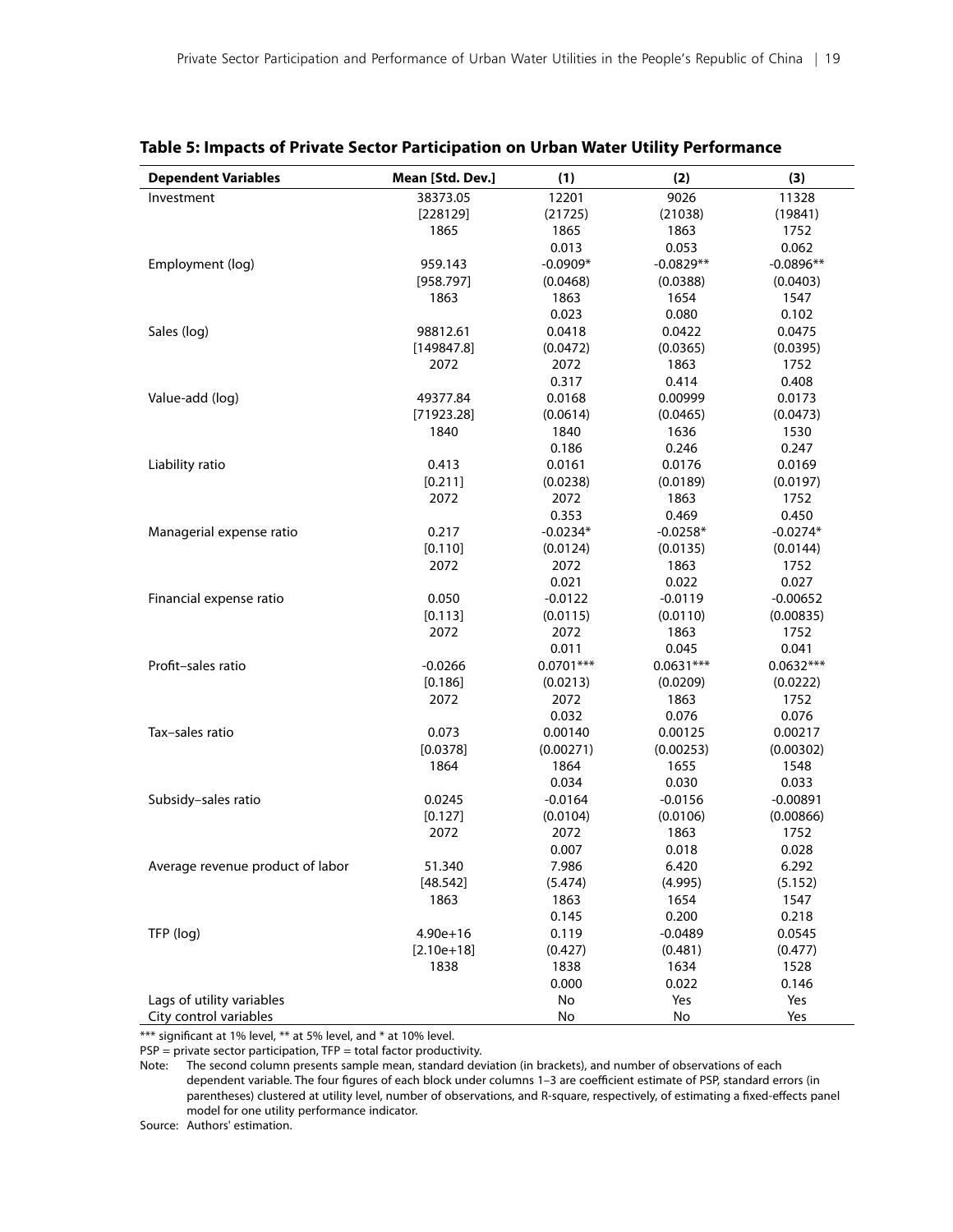Speaking of statistical significance, effects of PSP on employment, managerial expense ratio, and profit–sales ratio are significantly different from zero. Specifically, PSP reduced employment by 9%, lowered managerial expense as a share of total sales by 2–3 percentage points or 11% of the average, and increased the profit–sales ratio by 6-7 percentage points. Considering that the average profit–sales ratio is negative at –2.7%, PSP could turn a water utility from money-losing to profit-earning.<sup>13</sup> While estimates for other indicators are not statistically distinguishable from zero, the magnitude of the coefficients suggests that PSP may actually have sizable impact on these indicators too, except for the tax–sales ratio, and the statistical insignificance is likely due to the imprecision of the estimation.

Estimation in the earlier section indicates that 1-year lags of profit–sales ratio, liability ratio, and per capita urban road area are the main statistically significant factors driving PSP in water utilities. The 2–3-year lags or development trends of utility variables do not play a role in the PSP status once the 1-year lags are controlled for. Therefore, we add to the baseline model 1-year lags of a utility's assets, sales, liability ratio, and profit– sales ratio alone or jointly with all lagged city characteristics used in the models of PSP status. Estimation results for these alternative specifications are reported in columns 2 and 3 of Table 5. The estimated impacts are highly stable with these additional controls. For instance, conditional on the prior year's profit–sales ratio and other lagged variables, a utility's profit–sales ratio increased by 6.3 percentage points as a result of PSP, as compared to 7 percentage points in the baseline model. The impact on TFP appears the most sensitive to the augmented controls, but the resulted *t*-statistics are close to zero.

We further conduct a falsification test to assess the possibility that utility's profit increase after PSP was due to some positive business shock, which occurred to cities where PSP came about. We construct the average profit–sales ratio of all industrial firms in urban areas using data from the *China City Statistical Yearbooks*, and estimate equation (2) with and without lagged control variables with the average profit–sales ratio as the dependent variable. The results indicate that the PSP in a water utility had no impact on the average profitability of the entire industry of the city,<sup>14</sup> suggesting that the profit increase in PSP utilities is not because PSP took place alongside a booming city economy.

Table 6 provides two sets of robustness checks. First, we treat collective capital the same as state capital and redefine PSP as nonstate, noncollective shareholders participating in the water utilities. The new definition reclassifies 2–4 utilities into non-PSP utilities in various years. Columns 1–3 of Table 6 present fixed-effects panel estimates of the redefined PSP on utility performance indicators with and without time-variant control variables. The results are highly similar to those under the initial PSP definition. Nonstate,

<sup>&</sup>lt;sup>13</sup> We create a dummy variable equal to 1 if the utility made positive profits in a given year, and 0 otherwise. Estimation of a fixed-effects linear panel model or a random-effects profit model shows that PSP has significant effects on the probability of a utility making profits. The estimation results are available from the authors.

<sup>14</sup> The coefficient estimates, available upon request, are small and negative with *t* values far below the significance cutoff.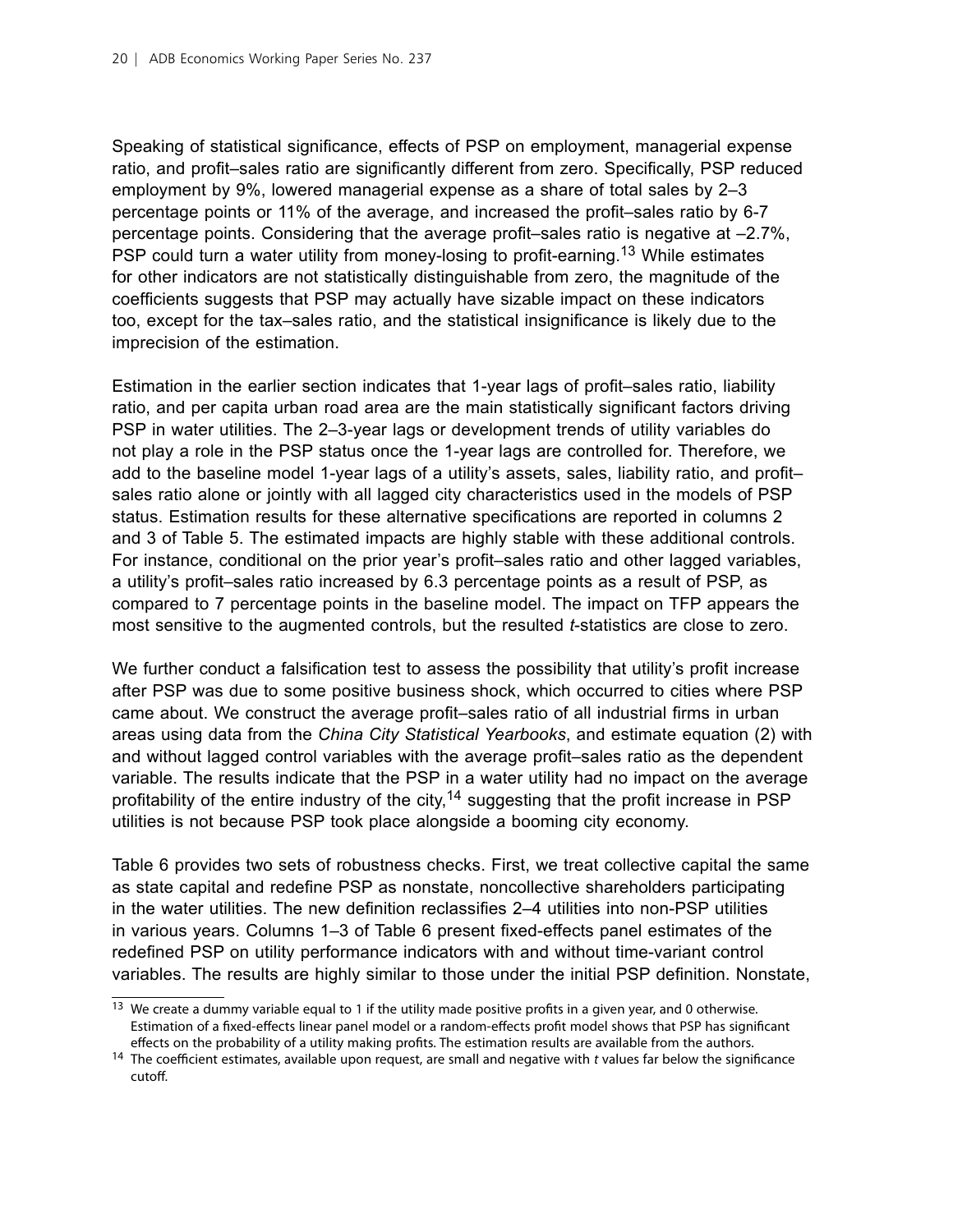noncollective investors reduced utilities' employment size and managerial expenses and improved profitability significantly. They also affected utilities' performance in other ways, though these were not statistically significant. The results are not surprising given the small number of collectively owned utilities. On the other hand, the results may imply that collectively owned public utilities are similar to the state-owned ones in terms of incentive system, management, etc.

The second robustness check concerns the potential coding errors for capital sources in the raw data. As mentioned earlier, the ownership of urban water utilities in the past decade in the PRC have not moved only in one direction. Private investors were seen withdrawing from several utilities every year when a number of other utilities involved private investors. In a few cases, the private shareholders entered, left, and then returned in consecutive years. While such cases may actually happen in reality and it is difficult to get a clear idea of why they happened from the information available, one may be concerned that they are simply some errors in coding capital sources. We take this concern seriously and investigate how the impact estimates may be altered if these less intuitive cases are indeed data errors. For a utility that was non-PSP during a given year, yet was PSP-involved in years before and after that year, we recode it into PSP in that year.15 Columns 4–6 of Table 6 show that overall, the recoding has little effect on the impact estimates. Meanwhile, the magnitude of the estimates for investment, sales, and managerial expense ratio is moderated by the recoding, implying that the recoding may actually misrepresent the non-PSP with PSP.

<sup>15</sup> There are 2–3 such cases per year in several years.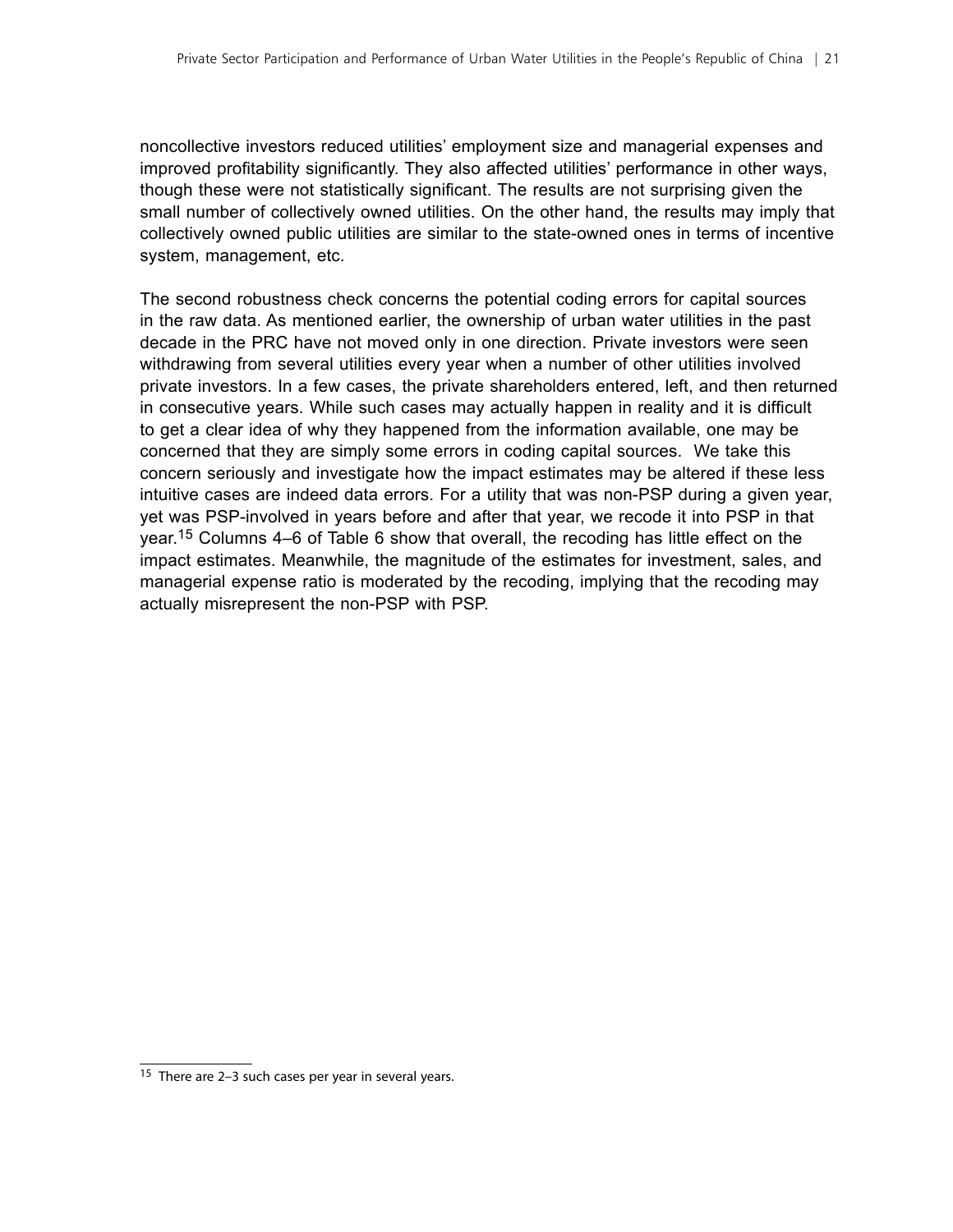| 13290<br>8603<br>7503<br>3632<br>3960<br>Investment                                          |             |
|----------------------------------------------------------------------------------------------|-------------|
|                                                                                              | 5755        |
| (21330)<br>(19420)<br>(19777)<br>(21929)<br>(19468)                                          | (19053)     |
| 1863<br>1865<br>1752<br>1865<br>1863                                                         | 1752        |
| 0.053<br>0.062<br>0.013<br>0.013<br>0.053                                                    | 0.062       |
| $-0.0944**$<br>$-0.0882**$<br>$-0.0891**$<br>$-0.0798*$<br>Employment (log)<br>$-0.0866*$    | $-0.0881**$ |
| (0.0387)<br>(0.0459)<br>(0.0391)<br>(0.0484)<br>(0.0409)                                     | (0.0425)    |
| 1654<br>1863<br>1547<br>1863<br>1654                                                         | 1547        |
| 0.024<br>0.081<br>0.103<br>0.022<br>0.078                                                    | 0.102       |
| Sales (log)<br>0.0332<br>0.0389<br>0.0430<br>0.0136<br>0.00185                               | 0.00654     |
| (0.0301)<br>(0.0480)<br>(0.0362)<br>(0.0385)<br>(0.0436)                                     | (0.0314)    |
| 2072<br>1863<br>1752<br>2072<br>1863                                                         | 1752        |
| 0.408<br>0.316<br>0.414<br>0.316<br>0.413                                                    | 0.406       |
| Value-add (log)<br>0.0163<br>0.0110<br>0.0206<br>0.0373<br>0.0299                            | 0.0364      |
| (0.0661)<br>(0.0591)<br>(0.0443)<br>(0.0456)<br>(0.0493)                                     | (0.0517)    |
| 1840<br>1636<br>1840<br>1636<br>1530                                                         | 1530        |
| 0.186<br>0.246<br>0.247<br>0.186<br>0.246                                                    | 0.247       |
| Liability ratio<br>0.0192<br>0.0195<br>0.0172<br>0.0215<br>0.0225                            | 0.0223      |
| (0.0237)<br>(0.0187)<br>(0.0191)<br>(0.0253)<br>(0.0196)                                     | (0.0205)    |
| 2072<br>1863<br>1752<br>2072<br>1863                                                         | 1752        |
| 0.469<br>0.450<br>0.353<br>0.353<br>0.469                                                    | 0.451       |
| Managerial expense ratio<br>$-0.0216$<br>$-0.0236*$<br>$-0.0189$<br>$-0.00499$<br>$-0.00444$ | $-0.00531$  |
| (0.0126)<br>(0.0138)<br>(0.0135)<br>(0.0142)<br>(0.0129)                                     | (0.0140)    |
| 2072<br>1863<br>1752<br>2072<br>1863                                                         | 1752        |
| 0.020<br>0.026<br>0.020<br>0.017<br>0.017                                                    | 0.021       |
| Financial expense ratio<br>$-0.0111$<br>$-0.0119$<br>$-0.00692$<br>$-0.0127$<br>$-0.0114$    | $-0.00564$  |
| (0.0112)<br>(0.0115)<br>(0.00839)<br>(0.0120)<br>(0.0111)                                    | (0.00838)   |
| 2072<br>1863<br>1752<br>2072<br>1863                                                         | 1752        |
| 0.011<br>0.045<br>0.041<br>0.011<br>0.045                                                    | 0.041       |
| Profit-sales ratio<br>$0.0670***$<br>$0.0614***$<br>$0.0624***$<br>$0.0904***$<br>0.0838***  | $0.0851***$ |
| (0.0207)<br>(0.0211)<br>(0.0217)<br>(0.0217)<br>(0.0209)                                     | (0.0222)    |
| 2072<br>1863<br>1752<br>2072<br>1863                                                         | 1752        |
| 0.076<br>0.031<br>0.075<br>0.039<br>0.082                                                    | 0.083       |
| Tax-sales ratio<br>0.000503<br>0.000157<br>0.00107<br>0.00183<br>0.00168                     | 0.00288     |
| (0.00276)<br>(0.00259)<br>(0.00304)<br>(0.00279)<br>(0.00261)                                | (0.00312)   |
| 1864<br>1655<br>1548<br>1864<br>1655                                                         | 1548        |
| 0.030<br>0.033<br>0.030<br>0.034<br>0.034                                                    | 0.033       |
| Subsidy-sales ratio<br>$-0.0161$<br>$-0.0153$<br>$-0.00891$<br>$-0.0164$<br>$-0.0168$        | $-0.00969$  |
| (0.0103)<br>(0.0107)<br>(0.00847)<br>(0.0108)<br>(0.0111)                                    | (0.00910)   |
| 2072<br>1863<br>2072<br>1752<br>1863                                                         | 1752        |
| 0.007<br>0.018<br>0.028<br>0.007<br>0.018                                                    | 0.028       |
| Average revenue product<br>9.772<br>8.973<br>9.058<br>8.511<br>6.867                         | 6.841       |
| of labor<br>(5.930)<br>(5.866)<br>(6.152)<br>(6.010)<br>(5.481)                              | (5.632)     |
| 1654<br>1863<br>1547<br>1863<br>1654                                                         | 1547        |
| 0.148<br>0.203<br>0.221<br>0.146<br>0.201                                                    | 0.218       |
| TFP (log)<br>$-0.144$<br>$-0.304$<br>0.0412<br>$-0.0296$<br>$-0.228$                         | $-0.156$    |
| (0.469)<br>(0.529)<br>(0.459)<br>(0.507)<br>(0.438)                                          | (0.493)     |
| 1838<br>1634<br>1528<br>1838<br>1634                                                         | 1528        |
| 0.000<br>0.022<br>0.000<br>0.146<br>0.022                                                    | 0.146       |
| Lags of utility variables<br>No<br>No<br>Yes<br>Yes<br>Yes                                   | Yes         |
| City control variables<br>No<br>No<br>Yes<br>No<br>No                                        | Yes         |

#### **Table 6: Robustness Check on Private Sector Participation Impacts on Urban Utility Performance**

\*\*\* significant at 1% level, \*\* at 5% level, and \* at 10% level.

 $PSP = private sector participation, TFP = total factor productivity.$ 

Note: Columns 1–3 are estimation results of redefining PSP as any nonstate, noncollective capital in utility's capital structure. Columns 4–6 are estimation results of recoding some non-PSP cases into PSP. The four figures of each block are coefficient estimate of PSP, standard errors (in parentheses) clustered at utility level, number of observations, and R-square, respectively, of estimating a fixed-effects panel model for one utility performance indicator.

Source: Authors' estimation.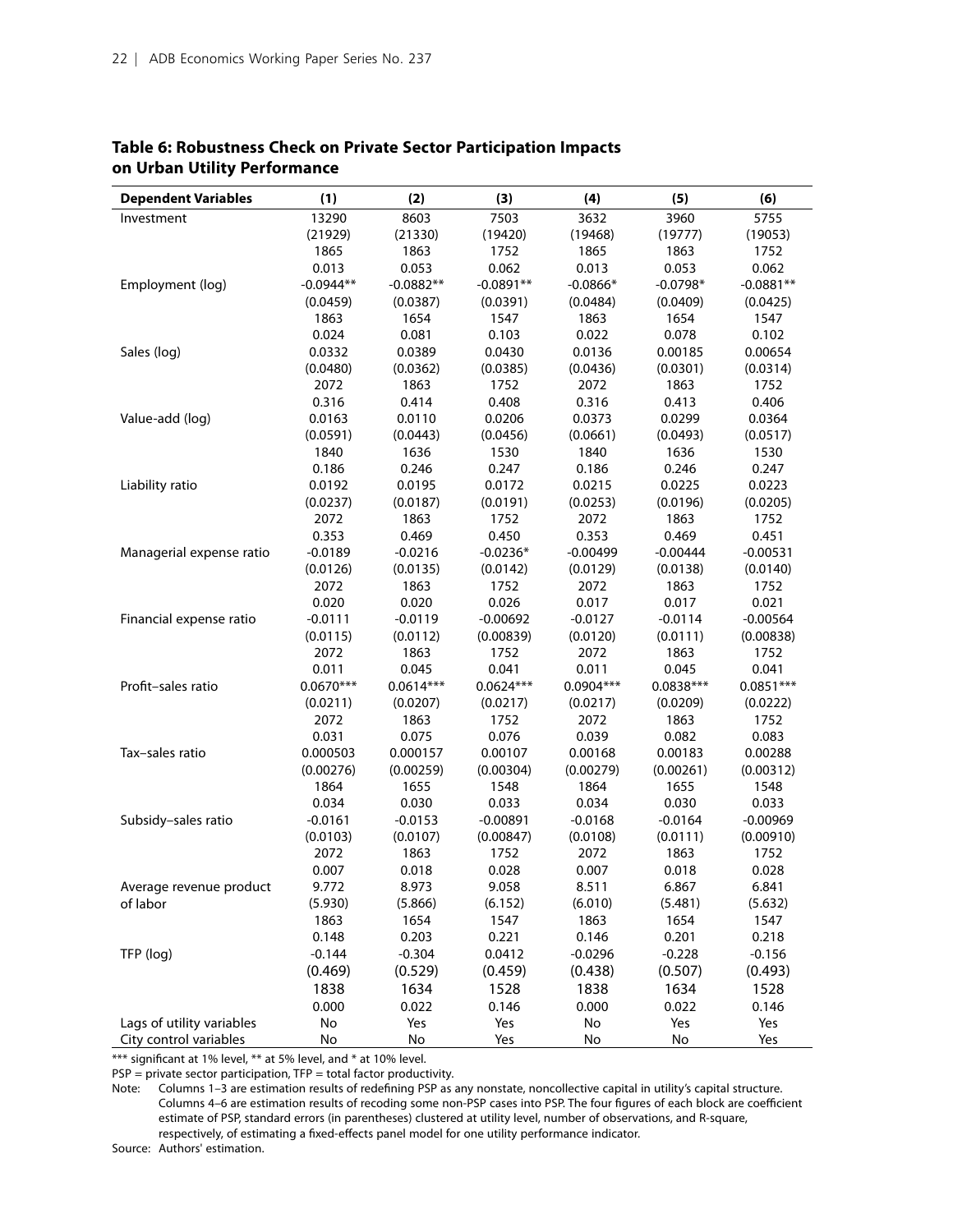### <span id="page-30-0"></span>**B. Differential Effects of PSP in Majority and Minority**

Table 7 reports the estimation results of equation (3), where PSP is distinguished in terms of its majority versus minority status. We find that PSP-major utilities performed differently from non-PSP and PSP-minor utilities. First, the statistically significant results found on PSP in general—lower employment and managerial expenses as a share of sales and the increase in profitability—mainly accrued to the PSP-major utilities. PSP-minor utilities experienced a reduction in employment and increase in profits as well, but on a smaller, statistically insignificant scale.

As for the other indicators, both impacts of PSP-major and PSP-minor are statistically insignificant. However, there are some discernible differences between the two as far as the magnitude of point estimates is concerned. PSP-major utilities tend to increase investment and the liability ratio more than PSP-minor utilities. The latter, however, is more aggressive in producing outputs measured in sales revenues and value added. With respect to productivity, PSP-minor results in slightly higher labor productivity, probably because of improvement in value added. PSP-major has a positive effect on TFP, while PSP-minor has a negative effect.

The estimation results are consistent across models with additional time-variant controls in columns 2 and 3 of Table 7. They are also robust to the alternatively defined PSP and recoding of some non-PSP utilities, which were discussed in more detail in the previous subsection.<sup>16</sup> The evidence generally supports the idea that private investors are more likely to bring pronounced changes to the water utility if they acquire more than 50% ownership, and thus possess institutional power over the strategic and operational decision making. Private shareholders in the minority could also affect a utility's performance, especially in output expansion and labor productivity improvement. However, the estimates are not statistically significant and are less conclusive.

<sup>&</sup>lt;sup>16</sup> The results are available upon request from authors.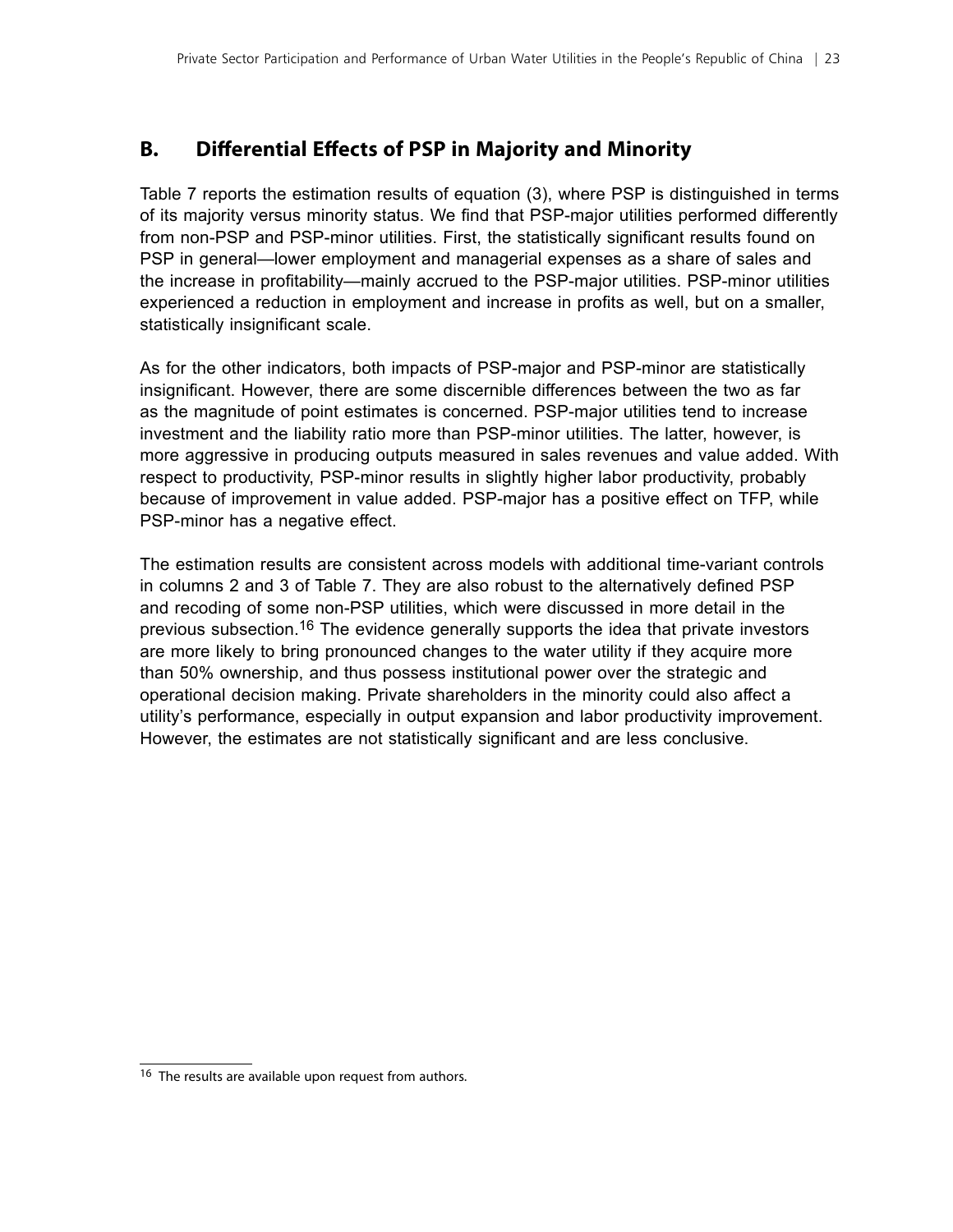| <b>Dependent Variables</b> | (1)              |                  | (2)              |                  | (3)              |                  |
|----------------------------|------------------|------------------|------------------|------------------|------------------|------------------|
|                            | <b>PSP-Major</b> | <b>PSP-Minor</b> | <b>PSP-Major</b> | <b>PSP-Minor</b> | <b>PSP-Major</b> | <b>PSP-Minor</b> |
| Investment                 | 19621            | 0.581            | 16755            | $-3563$          | 20230            | $-4353$          |
|                            | (17713)          | (42140)          | (19528)          | (38549)          | (19792)          | (32847)          |
|                            | 1865             |                  | 1863             |                  | 1752             |                  |
|                            | 0.013            |                  | 0.054            |                  | 0.063            |                  |
| Employment (log)           | $-0.111***$      | $-0.0597$        | $-0.103***$      | $-0.0510$        | $-0.111***$      | $-0.0527$        |
|                            | (0.0393)         | (0.0798)         | (0.0338)         | (0.0616)         | (0.0342)         | (0.0657)         |
|                            | 1863             |                  | 1654             |                  | 1547             |                  |
|                            | 0.025            |                  | 0.081            |                  | 0.105            |                  |
| Sales (log)                | 0.0173           | 0.0805           | 0.0102           | 0.0942           | 0.0169           | 0.101            |
|                            | (0.0436)         | (0.0779)         | (0.0329)         | (0.0620)         | (0.0347)         | (0.0674)         |
|                            | 2072             |                  | 1863             |                  | 1752             |                  |
|                            | 0.318            |                  | 0.416            |                  | 0.410            |                  |
| Value-add (log)            | $-0.00577$       | 0.0514           | $-0.0272$        | 0.0691           | $-0.0169$        | 0.0761           |
|                            | (0.0674)         | (0.0895)         | (0.0524)         | (0.0688)         | (0.0549)         | (0.0665)         |
|                            | 1840             |                  | 1636             |                  | 1530             |                  |
|                            | 0.186            |                  | 0.247            |                  | 0.248            |                  |
| Liability ratio            | 0.0204           | 0.00929          | 0.0248           | 0.00597          | 0.0248           | 0.00296          |
|                            | (0.0282)         | (0.0307)         | (0.0230)         | (0.0228)         | (0.0234)         | (0.0237)         |
|                            | 2072             |                  | 1863             |                  | 1752             |                  |
|                            | 0.353            |                  | 0.469            |                  | 0.451            |                  |
| Managerial expense ratio   | $-0.0188*$       | $-0.0307$        | $-0.0197*$       | $-0.0357$        | $-0.0212**$      | $-0.0381$        |
|                            | (0.00953)        | (0.0207)         | (0.0102)         | (0.0231)         | (0.0107)         | (0.0251)         |
|                            | 2072             |                  | 1863             |                  | 1752             |                  |
|                            | 0.022            |                  | 0.023            |                  | 0.028            |                  |
| Financial expense ratio    | $-0.0106$        | $-0.0146$        | $-0.00465$       | $-0.0238$        | $-0.00132$       | $-0.0157$        |
|                            | (0.0110)         | (0.0192)         | (0.00823)        | (0.0209)         | (0.00760)        | (0.0144)         |
|                            | 2072             |                  | 1863             |                  | 1752             |                  |
|                            | 0.011            |                  | 0.046            |                  | 0.042            |                  |
| Profit-sales ratio         | $0.100***$       | 0.0225           | $0.0841***$      | 0.0290           | $0.0833***$      | 0.0278           |
|                            | (0.0214)         | (0.0298)         | (0.0190)         | (0.0300)         | (0.0195)         | (0.0334)         |
|                            | 2072             |                  | 1863             |                  | 1752             |                  |
|                            | 0.038            |                  | 0.079            |                  | 0.079            |                  |
| Tax-sales ratio            | 0.000984         | 0.00203          | 0.00110          | 0.00150          | 0.00120          | 0.00383          |
|                            | (0.00324)        | (0.00476)        | (0.00319)        | (0.00441)        | (0.00335)        | (0.00558)        |
|                            | 1864             |                  | 1655             |                  | 1548             |                  |
|                            | 0.034            |                  | 0.030            |                  | 0.033            |                  |
| Subsidy-sales ratio        | $-0.0136$        | $-0.0209$        | $-0.0123$        | $-0.0211$        | $-0.00932$       | $-0.00820$       |
|                            | (0.0107)         | (0.0164)         | (0.0104)         | (0.0177)         | (0.0108)         | (0.00937)        |
|                            | 2072             |                  | 1863             |                  | 1752             |                  |
|                            | 0.007            |                  | 0.018            |                  | 0.028            |                  |
| Average revenue product    | 7.743            | 8.354            | 5.073            | 8.537            | 5.528            | 7.588            |
| of labor                   | (6.318)          | (7.245)          | (5.511)          | (6.769)          | (5.715)          | (6.872)          |
|                            | 1863             |                  | 1654             |                  | 1547             |                  |
|                            | 0.145            |                  | 0.201            |                  | 0.218            |                  |
| TFP (log)                  | 0.530            | $-0.510$         | 0.369            | $-0.713$         | 0.448            | $-0.621$         |
|                            | (0.490)          | (0.589)          | (0.548)          | (0.707)          | (0.509)          | (0.579)          |
|                            | 1838             |                  | 1634             |                  | 1528             |                  |
|                            | 0.002            |                  | 0.023            |                  | 0.148            |                  |
| Lags of utility variables  | No               |                  | Yes              |                  | Yes              |                  |
| City control variables     | No               |                  | No               |                  | Yes              |                  |

#### **Table 7: Differential Effects of PSP-Major and PSP-Minor on Urban Water Utility Performance**

\*\*\* significant at 1% level, \*\* at 5% level, and \* at 10% level.

 $TFP = total factor productivity.$ 

Note: Each block is a set of estimation results of a fixed-effects panel model for one utility performance indicator. The first row are coefficient estimates of PSP-major and PSP-minor, respectively. The second are standard errors (in parentheses) clustered at utility level. The third is number of observations, and the fourth is R-square.

Source: Authors' estimation.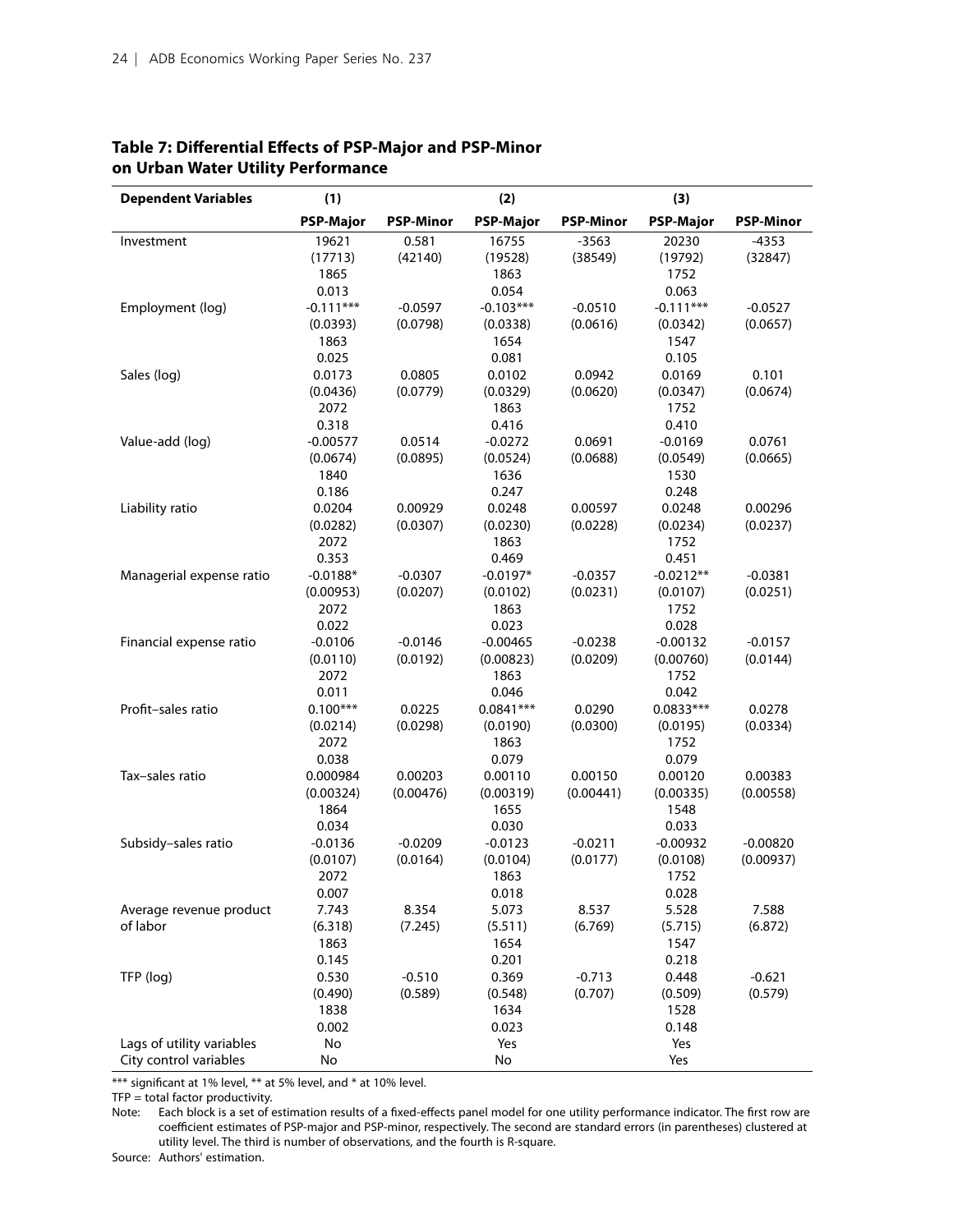# <span id="page-32-0"></span>**VII. Conclusions**

To meet the rising demand for urban water amid rapid urbanization, the PRC began opening its urban water sector to foreign and domestic investors in the early 1990s. The opening was further formalized in 2002. The reform has inspired strong private investors' interest in the sector. By 2007, more than 30% of urban water utilities in our sample involved private ownership, with the numbers of utilities in which private shareholders held majority status picking up after 2002. At the same time, however, concerns arose that privatizing water utilities had weakened the state's control over strategic assets and pushed up water tariffs. These are concerns that policy makers have to address in pushing the reform forward.

In evaluating the benefits and costs of opening water sector, one key policy question is whether PSP has led to investment increase and efficiency improvement in water supply and services. This paper attempts to answer this question with concrete empirical evidence. Through its examination of utility-level data over the past decade, the study finds that PSP has reduced utility employment, has lowered managerial expenses relative to sales revenues, and has increased profitability significantly, in both the economic and statistical sense. PSP has also increased utility investment, sales revenues, value-added, and liability ratio; has lowered financial expenses to sales and subsidies to sales; and has improved labor productivity and TFP—although the estimates are not statistically significant. Further analysis indicates that most of the changes have occurred to utilities with private shareholders in the majority, while PSP in the minority has moderate to little effect on utility performance.

The finding that PSP (in the majority) increases utility's profits substantially while other improvements lack statistical significance may arouse controversy in PSP policy. Opponents would argue that PSP has mainly benefited private investors but has done no good or even harmed water service customers. While these points may have some validity, we would counter that PSP increased utility profitability largely through cost reductions, which promotes optimal resource allocation. There are, potentially, many ways for water utilities to reduce their operational losses and increase profits, including reducing costs, raising efficiency, lowering service quality, and increasing output prices, among others. Our results show clearly that PSP has cut back operational costs in employment and managerial expenses. Take the estimates in column 3 of Table 5 as an example. A 9% decline in employment, suggesting a reduction of 1.8 percentage points in the wages–sales ratio,<sup>17</sup> plus a 2.7 percentage points reduction in the managerial expense ratio, jointly account for more than two thirds of the 6.3 percentage points increase in profit–sales ratio. The results also suggest that other sources of cost reduction (e.g., financial expenses) and efficiency upgrading could contribute to profit increase too, although the evidence is not statistically strong enough to be conclusive.

<sup>&</sup>lt;sup>17</sup> Here, we apply the industry average, about 20% of the sales revenues going to wages.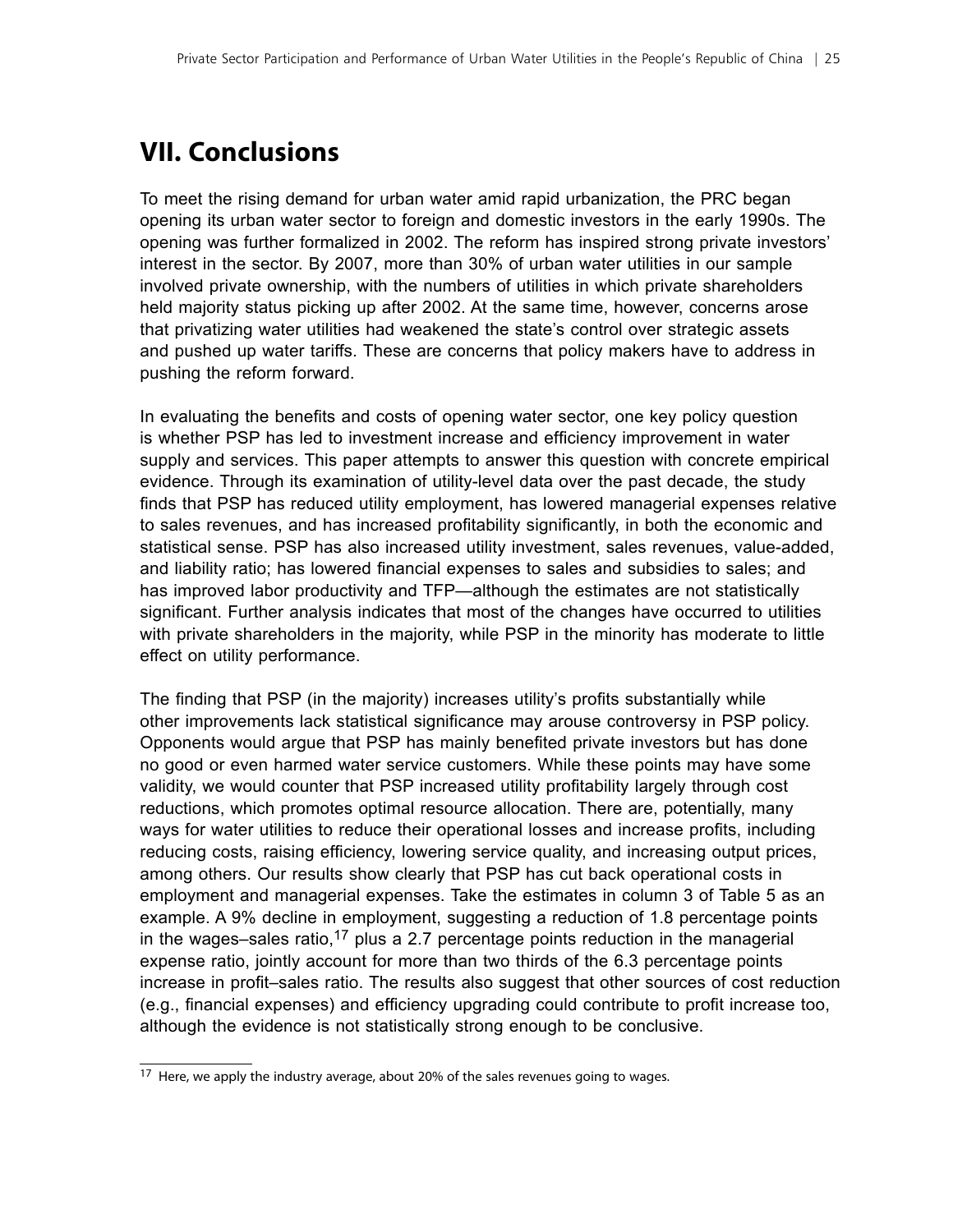Second, the cost reductions are not necessarily accompanied by impairment of service quality. Bai, Lu, and Tao (2009) find similar results across different industries following privatization in the PRC. To the extent that indicators of water service quality, such as water pressure, leakage rate, interruption frequency, and water quality, are relatively easy to measure and monitor, lowering service quality to bring down costs does not seem to be the optimal strategy for PSP utilities in the long term. Of course, how PSP has affected water service quality is eventually an empirical question and more research in this respect is warranted given data availability. Lastly, profit increase of water utilities also benefited the governments and the interest they represent in that the governments usually remain in the PSP utilities as important shareholders.

A popular view against water utility PSP is that private investors push up water tariffs in order to obtain adequate investment returns. There are even rumors of a conspiracy between investors and local governments, the latter accepting water tariff increases from investors to attract extra funding for economic growth and urban development. In reality, the determination of water tariffs is a complex process involving multiple stakeholders. Although local governments could initiate a new tariff, they increasingly have to take feedback from consumers into account. Even though government administration that negotiated with the private investors on PSP may have agreed to raise water tariffs, any incoming administration is likely to express reservations about such agreements if those water tariff increases would result in political pressure. Finally, every new tariff is subject to the approval of the provincial governments. Preliminary analysis of city water tariffs from 2007 to 2010 shows that neither the degree of privatization of the whole water sector nor PSP in the largest water utilities in a city is associated with water tariff increases. Nevertheless, the impact of PSP on water tariffs and the mechanism for setting them is still an open area for more research.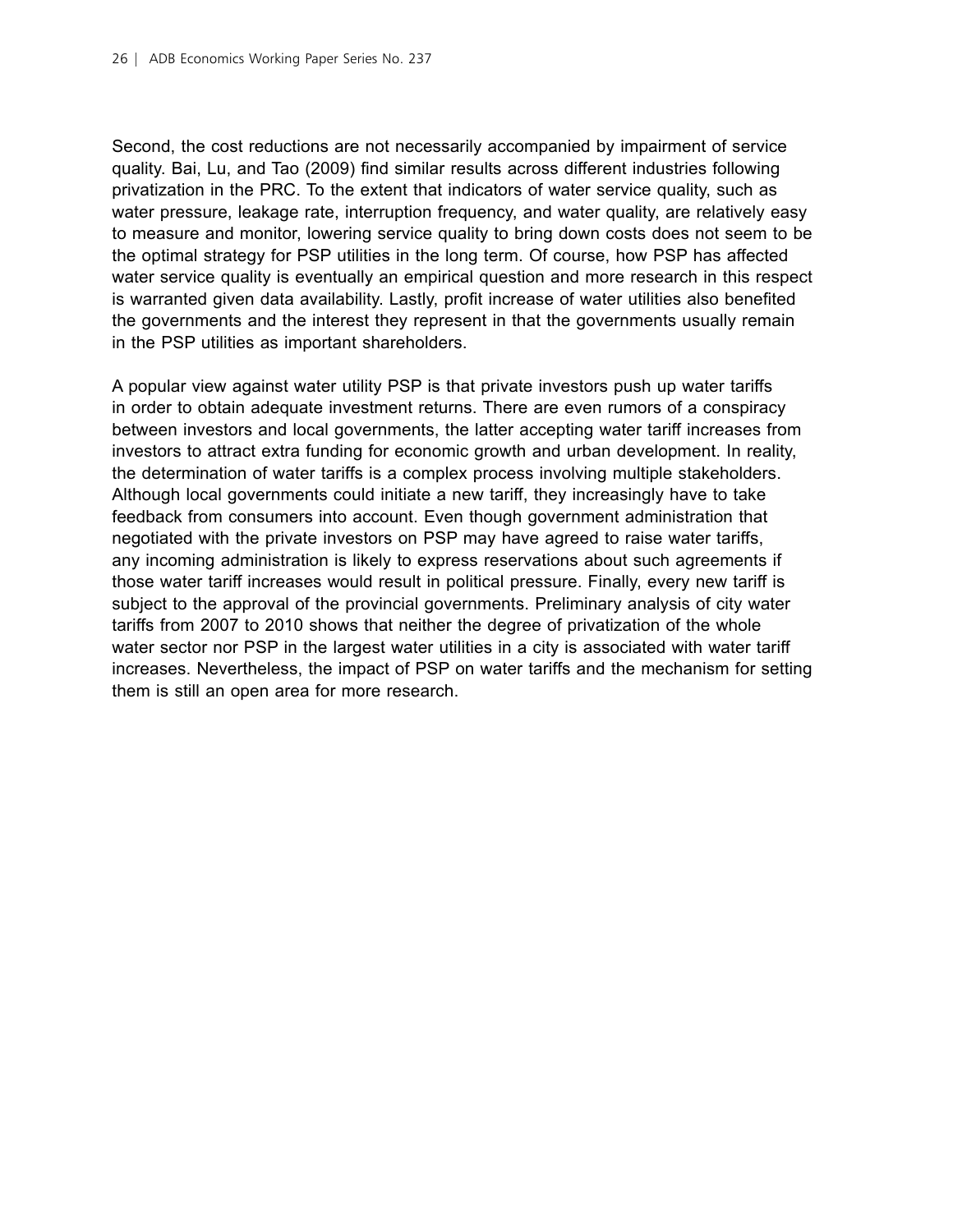# <span id="page-34-0"></span>**Appendix: Variable Definitions**

| <b>Variables</b>                         | <b>Definitions</b>                                                                                                           |
|------------------------------------------|------------------------------------------------------------------------------------------------------------------------------|
| <b>Water Utility Variables</b>           |                                                                                                                              |
| Private sector participation (PSP)       | Dummy variable = 1 if state capital share in total capital is less than 1                                                    |
| PSP-major                                | Dummy variable $= 1$ if state capital share in total capital is equal to or<br>less than 50%                                 |
| PSP-minor                                | Dummy variable $= 1$ if state capital share in total capital is less than 1<br>and greater than 50%                          |
| Assets (log)                             | Logarithm of total assets in 1,000 CNY, in 1998 constant prices                                                              |
| Investment                               | Difference between assets in the end of current year and assets in the<br>end of previous year, both in 1998 constant prices |
| Employment (log)                         | Logarithm of number of employees                                                                                             |
| Sales (log)                              | Logarithm of sales revenues in 1,000 CNY, in 1998 constant prices                                                            |
| Value-add (log)                          | Logarithm of value added in 1,000 CNY, in 1998 constant prices                                                               |
| Liability ratio                          | Ratio of liability to total assets                                                                                           |
| Managerial expense ratio                 | Ratio of managerial expenses to sales revenues                                                                               |
| Financial expense ratio                  | Ratio of financial expenses to sales revenues                                                                                |
| Profit-sales ratio                       | Ratio of profits to sales revenues                                                                                           |
| Tax-sales ratio                          | Ratio of tax paid to sales revenues                                                                                          |
| Subsidy-sales ratio                      | Ratio of subsidy to sales revenues                                                                                           |
| Average revenue product of labor         | Value added in 1998 constant prices divided by total employment                                                              |
| TFP (log)                                | Logarithm of total factor productivity as calculated by equation (1)                                                         |
| <b>City Variables</b>                    |                                                                                                                              |
| Population                               | Logarithm of total population of the city                                                                                    |
| Population density                       | Population per square kilometers                                                                                             |
| GDP per capita                           | Per capita gross regional product in CNY, in 1998 constant prices                                                            |
| Share of industry in GDP                 | Percentage of industry in total GDP                                                                                          |
| Share of services in GDP                 | Percentage of services in total GDP                                                                                          |
| Fixed assets investment relative to GDP  | Ratio of fixed assets investment to GDP                                                                                      |
| Public financial deficit                 | Difference between public expenditure and revenues in 10,000 CNY,<br>in 1998 constant prices                                 |
| Residential water consumption per capita | Annual per capita water consumption of urban residents in cubic<br>meters per person                                         |
| Water density                            | Total water supply divided by GDP in cubic meters per CNY                                                                    |
| Urban road area per capita               | Total urban road areas divided by population in square meters per<br>person                                                  |

CNY = yuan, GDP = gross domestic product.

Sources: Water utility variables are constructed from Annual Industrial Firm Surveys. City variables come from *China City Statistical Yearbooks.*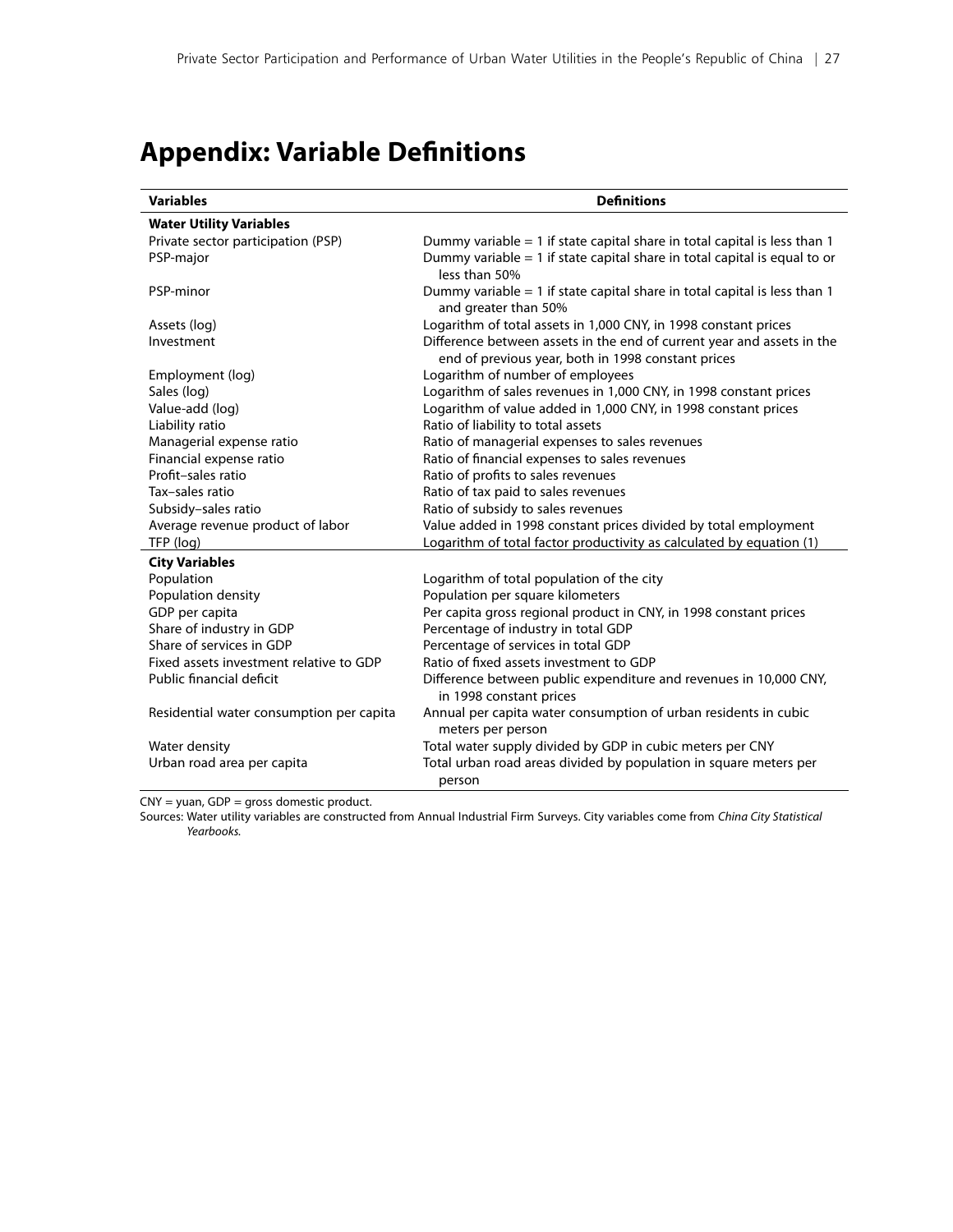### <span id="page-35-0"></span>**References**

- Bai, C. E., J. Lu, and Z. Tao. 2009. "How does Privatization Work in China?" *Journal of Comparative Economics* 37:453–70.
- Bhattacharyya, A., E. Parker, and K. Raffiee. 1994. "An Examination of the Effect of Ownership on the Relative Efficiency of Public and Private Water Utilities." *Land Economics* 70:197–209.

Caves, D. W., L. R. Christensen, and E. W. Diewert. 1982. "Multilateral Comparisons of Output, Input, and Productivity Using Superlative Index Numbers." *Economic Journal* 92(365, March):73–86.

Dollar, D., and S-J Wei. 2007. Das (Wasted) Kapital: Firm Ownership and Investment Efficiency in China. NBER Working Paper 13103, National Bureau of Economic Research, Cambridge.

Estache, A., and E. Kouassi. 2002. Sector Organization, Governance, and the Inefficiency of African Water Utilities. Policy Research Working Paper Series 2890, World Bank, Washington, DC.

Estache, A., and M. A. Rossi. 2002. "How Different is the Efficiency of Public and Private Water Companies in Asia?" *World Bank Economic Review* 16:139–48.

Estache, A., A. Gomez-Lobo, and D. Leipziger. 2003. "Utilities Privatization and the Poor: Lessons and Evidence from Latin America." In R. Mudambi, ed., *Privatization and Globalization: The Changing Role of the State in Business*. Cheltenham and Northampton: Edward Elgar.

Estrin, S., J. Hanousek, E. Kocenda, and J. Svejnar. 2009. "The Effects of Privatization and Ownership in Transition Economies." *Journal of Economic Literature* 47:699–728.

Fu, T., L. Zhong, and M. Chang. 2006. "Case Studies and Practice on Concession Projects in Urban Water Sector." (in Chinese) *China Water and Wastewater* 22(4):18–22.

Galiani, S., P. Gertler, and E. Schargrodsky. 2005. "Water for Life: The Impact of the Privatization of Water Services on Child Mortality." *Journal of Political Economy* 113:83–120.

Gassner, K., A. Popov, and N. Pushak. 2009. Does Private Sector Participation Improve Performance in Electricity and Water Distribution? Trends and Policy Options No. 6, World Bank, Washington, DC.

Kirkpatrick, C., D. Parker, and Y-F Zhang. 2006. "An Empirical Analysis of State and Private-sector Provision of Water Services in Africa." *World Bank Economic Review* 20:143–63.

Megginson, W. L., and J. M. Netter. 2001. "From State to Market: A Survey of Empirical Studies on Privatization." *Journal of Economic Literature* 39:321–89.

Ministry of Construction. 2002. Quickening the Process of General Adoption of Market Principles for the Municipal Public Utilities Sector. MOC Circular No. 272, Beijing.

-. 2004. "Management Measures for Concession of Urban Public Unities." MOC Decree No. 126, Beijing.

National Bureau of Statistics, various years. *China City Statistical Yearbooks*. Beijing: China Statistics Press.

Parker, D., and C. Kirkpatrick. 2005. "Privatisation in Developing Countries: A Review of the Evidence and the Policy Lessons." *Journal of Development Studies* 41:513–41.

Saal, D. S., and D. Parker. 2001. "Productivity and Price Performance in the Privatized Water and Sewerage Companies of England and Wales." *Journal of Regulatory Economics* 20:61–90.

Shleifer, A. 1998. "State versus Private Ownership." *Journal of Economic Perspectives* 12:133–50.

State Planning Committee. 2001. "Guidance Points on Encouraging and Guiding Non-government Investment." No. 2053, Beijing.

World Bank. 2007. "Stepping Up Improving the Performance of China's Urban Water Utilities." Washington, DC.

———. 2009. "Addressing China's Water Scarcity: Recommendations for Selected Water Resource Management Issues." Washington, DC.

Xie, B. 2009. "An Assessment of the Impact of FDI on Market Development of Chinese Urban Water Sector." (in Chinese) *Water Resources Development Research* 12:46–9.

Zhang, L. 2006. "Mode Selection And Comparison for Urban Water Affairs Reform." (in Chinese) *China Water Resources* 10:20–3.